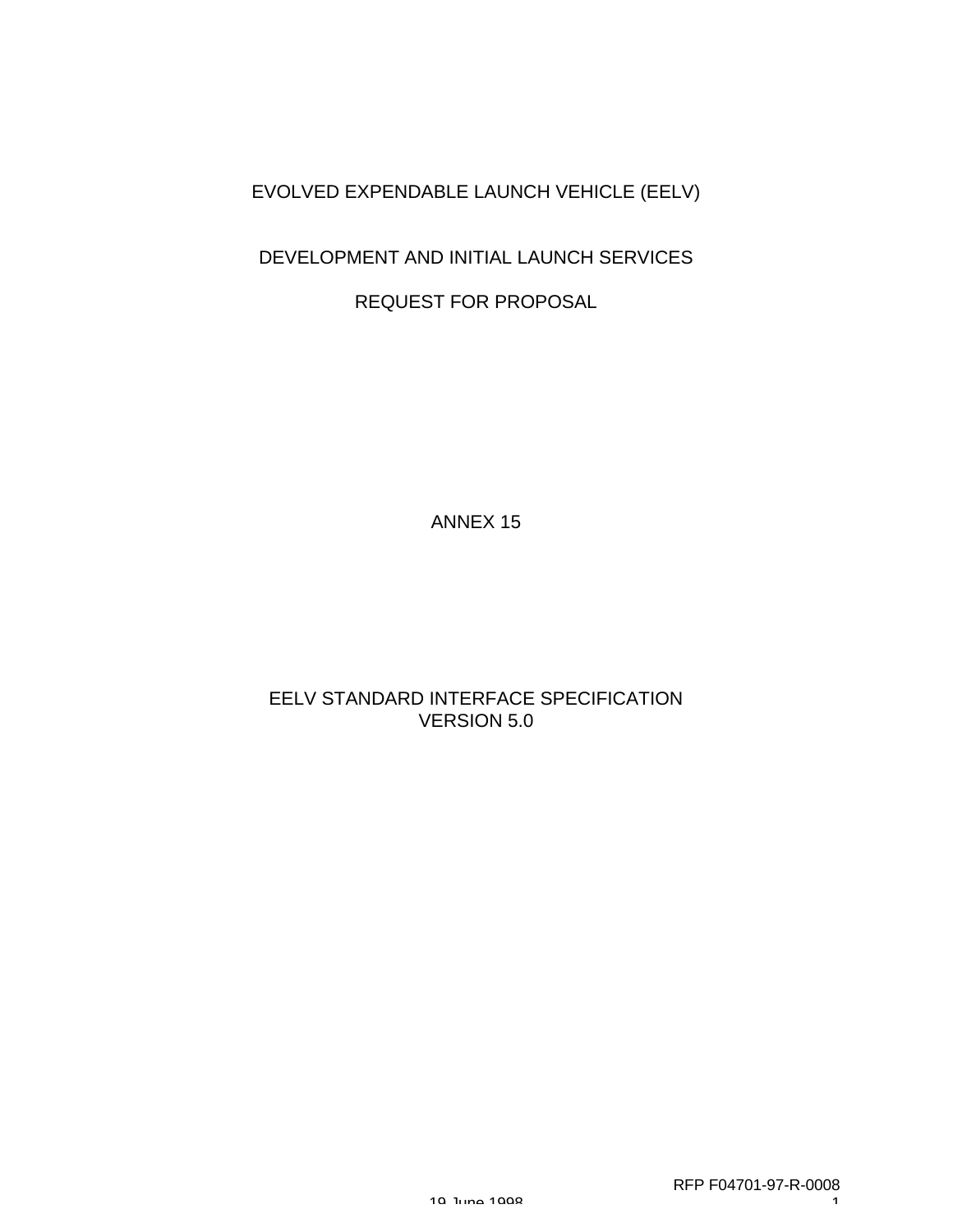This page intentionally left blank.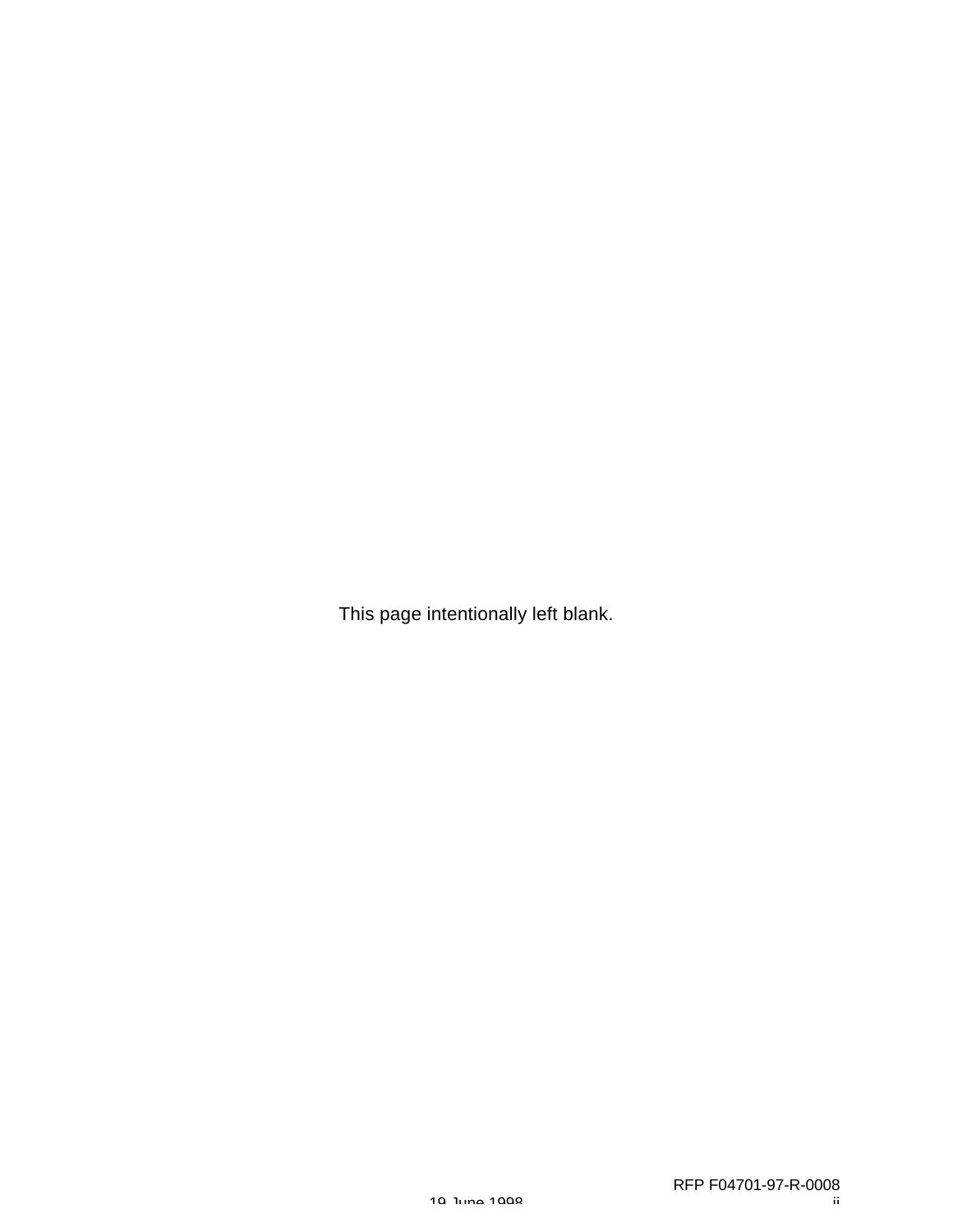This document was produced and is maintained by the Evolved Expendable Launch Vehicle Program Office in conjunction with the Aerospace Corporation. The material in this document was developed largely from information supplied from the two EELV contractors: Lockheed Martin Astronautics and The Boeing Company; with input from the payload programs at the United States Air Force's Space and Missile Systems Center. Please direct any comments or questions to the POCs below:

> Fax: (310)-336-2468 E-Mail: randy.kendall@aero.org

| <b>SMC POC</b>                        |                           | Editor                    |                                 |  |
|---------------------------------------|---------------------------|---------------------------|---------------------------------|--|
| Maj. Jeff Joyce                       |                           | Randy Kendall             |                                 |  |
| <b>EELV</b> Payload Integration Chief |                           |                           | <b>EELV</b> Mission Integration |  |
| <b>SMC/MVS</b>                        |                           | The Aerospace Corporation |                                 |  |
| 2420 Vela Way, suite 1467/A-2         |                           |                           | PO Box 92957 (M/S: M1-131)      |  |
| Los Angeles AFB                       |                           |                           | Los Angeles, CA 90009-2957      |  |
|                                       | El Segundo, CA 90245-4659 |                           |                                 |  |
| Phone:                                | $(310)$ 336-4020          | Phone:                    | $(310)-336-5553$                |  |

| Phone:  | $(310)$ 336-4020             |
|---------|------------------------------|
| Fax:    | $(310)$ 336-4350             |
| E-Mail: | Jeff.Joyce@losangeles.af.mil |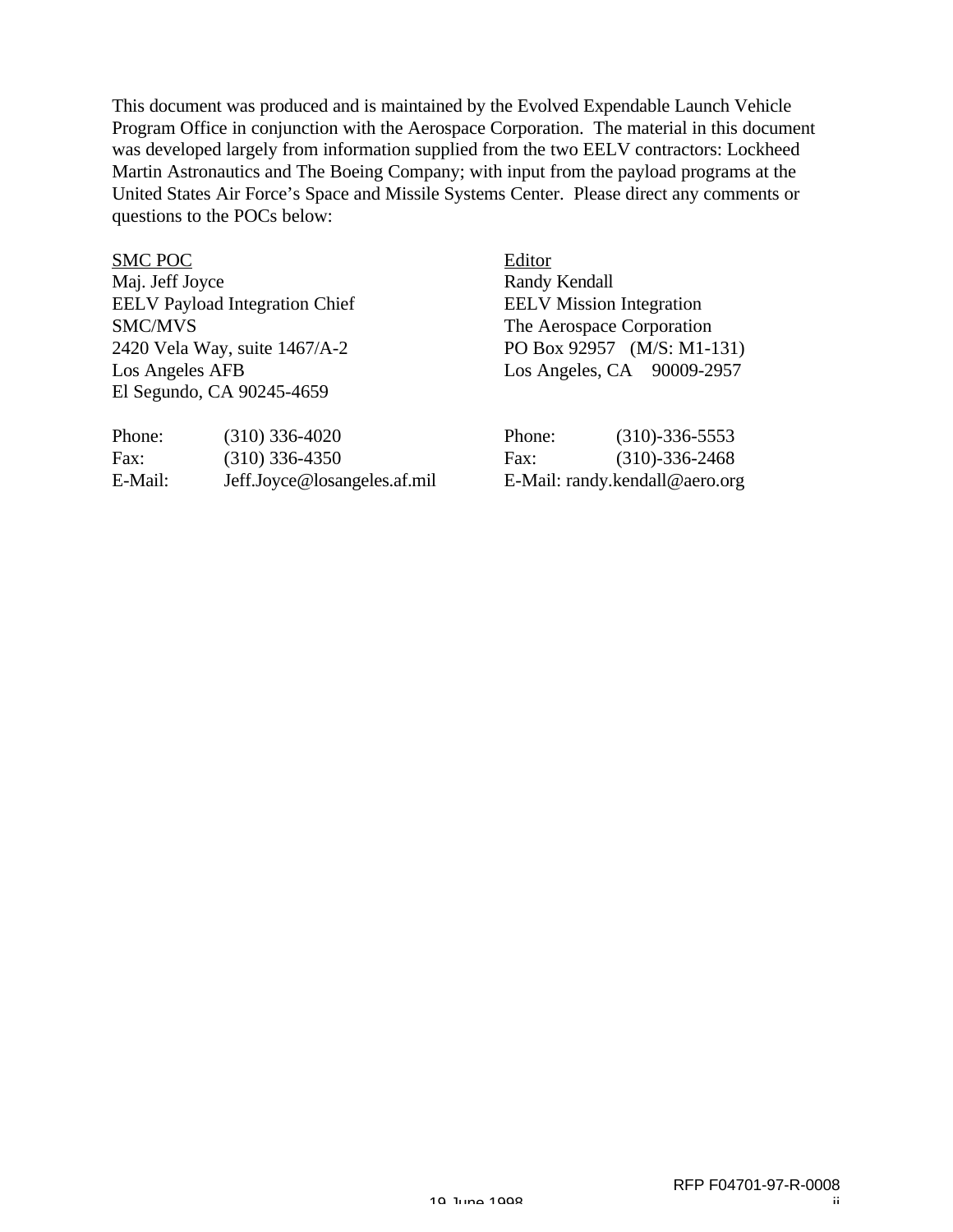# **TABLE OF CONTENTS**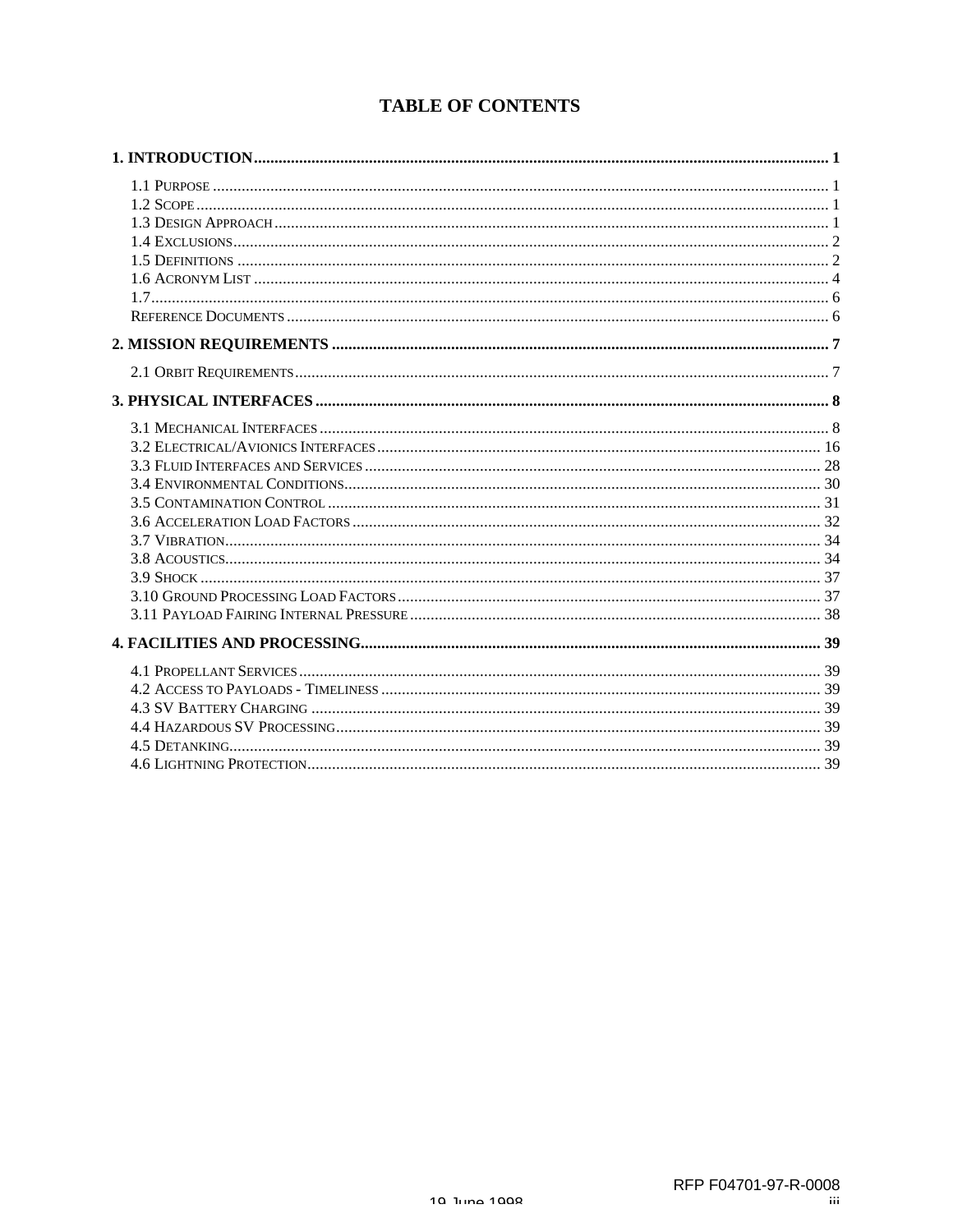# **LIST OF FIGURES**

# **LIST OF TABLES**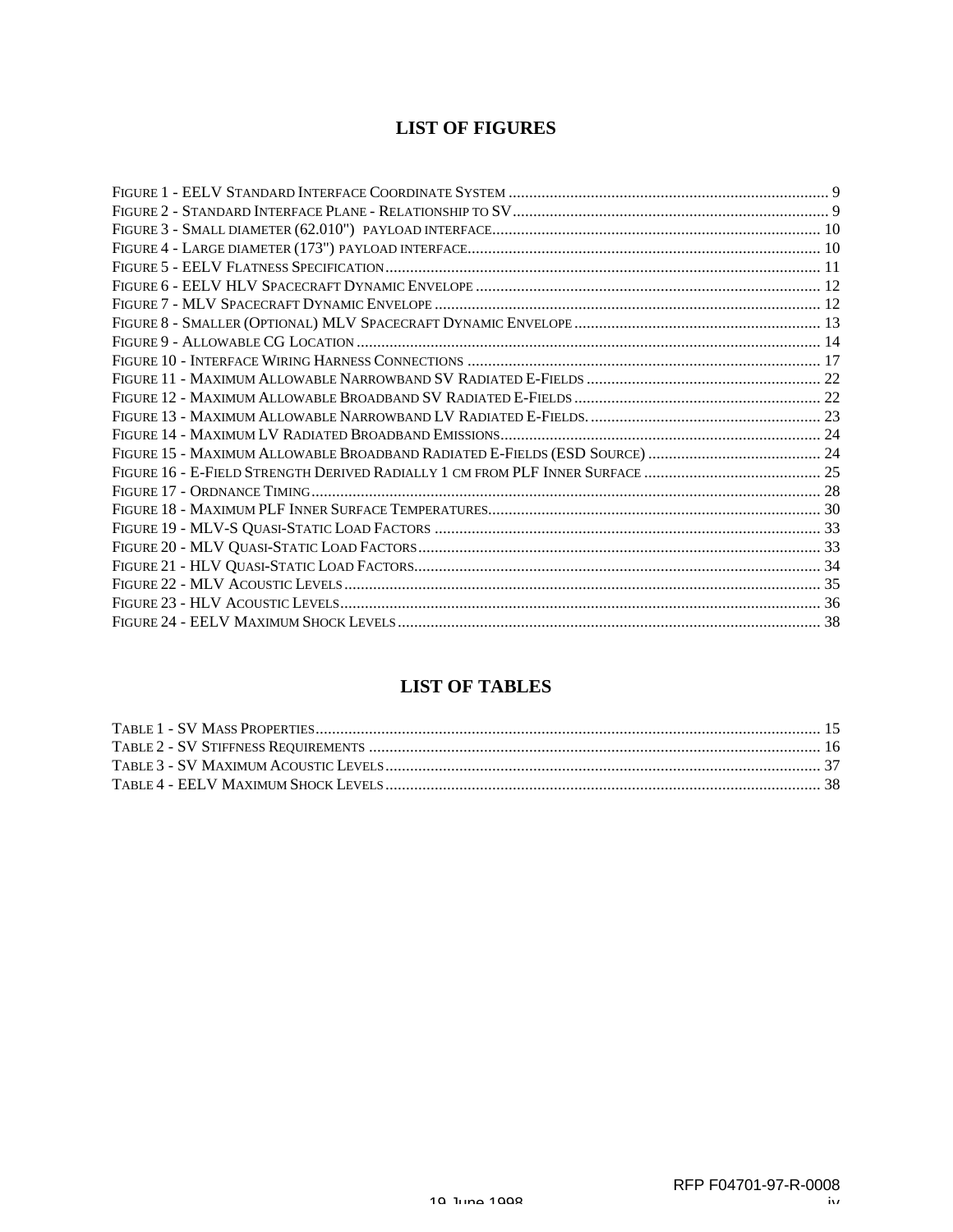## **1. INTRODUCTION**

#### **1.1 Purpose**

This document defines the Standard Interface (SI) between the payloads and the Evolved Expendable Launch Vehicle (EELV) system. The SI is being developed to standardize equipment, processes and services among systems and vehicles to standardize payload integration.

This document was developed by the EELV System Program Office (SPO), in collaboration with two competing EELV contractors, with government representatives, and representatives of the payload community in the Standard Interface Working Group (SIWG). It will be more fully developed after the award of the Development agreements.

## **1.2 Scope**

The Standard Interface Specification (SIS) covers those items provided as a standard service to all payloads and is intended to provide guidance for the design of new payloads. Additional payload requirements will be accommodated using mission-unique hardware, processes, or services. This information is also provided as information for potential users of EELV.

Where possible, a common interface characteristic has been defined. However, differences in the Medium Launch Vehicle (MLV) and Heavy Launch Vehicle (HLV) versions of the EELV system necessitate different interface specifications at times, particularly in the area of payload size and environments. In these cases, the interface specification is shown separately for each class of launch vehicle (LV).

#### **1.3 Design Approach**

The information provided in this document was developed with two over-arching goals in mind:

- 1. Reducing the cost of launching space vehicles (SVs) into space.
- 2. Providing users with a capability as good or better than current launch vehicles.

Therefore, the EELV SIWG philosophy is to provide an equivalent (or better) performance and SV accommodation capability to the SV users while at the same time ensuring that the SV payload environments and launch environments are equivalent to (or less severe) than the LVs currently used to launch military SVs. This "no worse than" policy includes the Delta and Atlas LVs for MLV spacecraft and the Titan IV LV for HLV spacecraft. The accommodations provided by other current launch vehicles were also considered and taken into account wherever possible. The needs of commercial SV busses were also considered, in recognition that military payloads may use commercial busses in the future and that commercial viability is important to the overall cost reduction goal.

The requirements are presented in this document in a singular, independent fashion. It is not the intent of the SIS to impose the maximum limit of all requirements simultaneously when this is not a reasonable representation for a satellite vehicle, payload, or mission. The actual requirements that apply to a particular mission will be documented in the negotiated LV/SV ICD.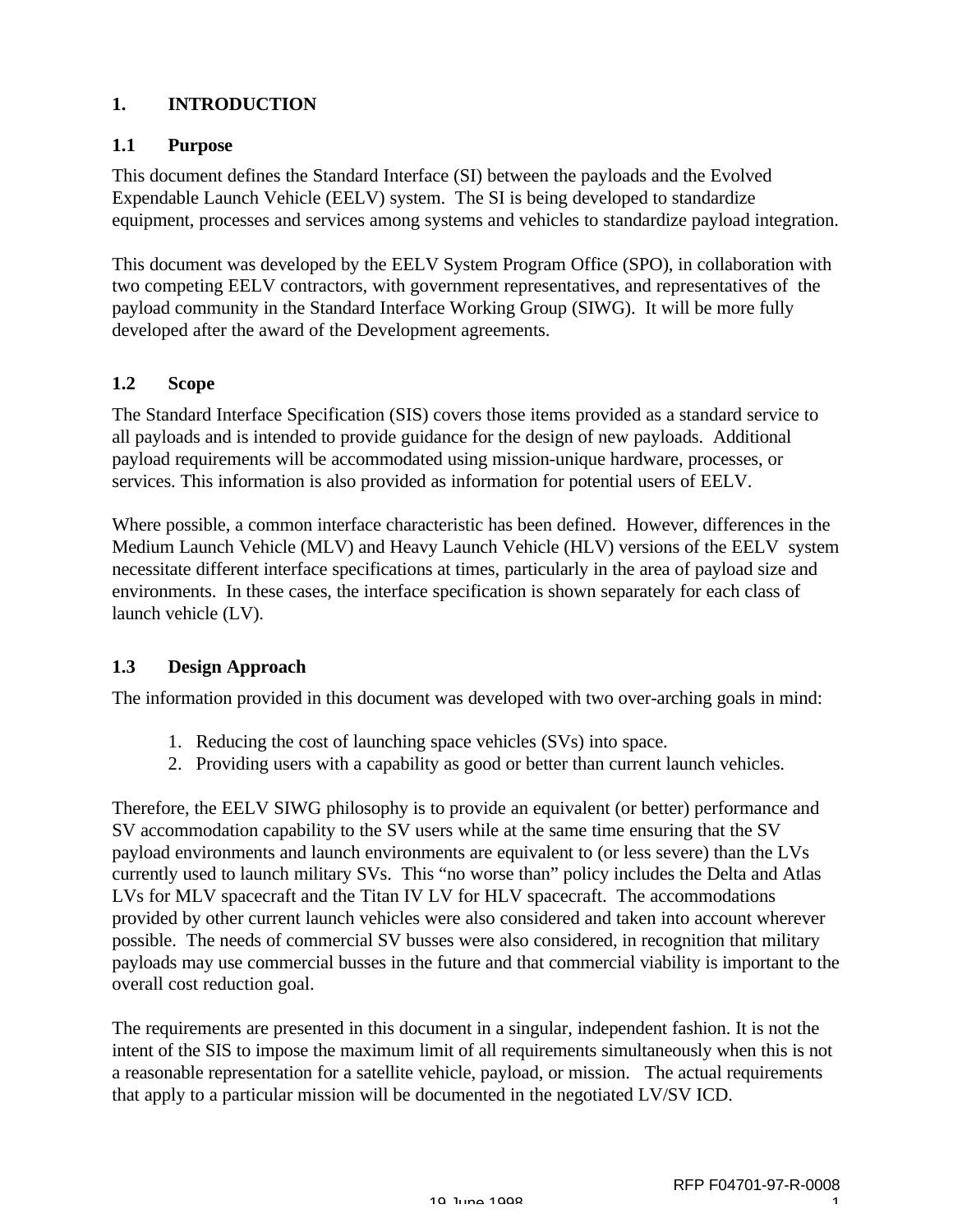The SIWG believes that the capability goals have been accomplished to the greatest extent possible, consistent with the cost reduction goals and the SIWG welcomes user comments to the SIS in order to ensure these goals are achieved.

#### **1.4 Exclusions**

The following aspects of the LV to SC interface are excluded from this SIS:

- Payload destruct systems (when required by range safety) are provided by the payload
- Payload adapters, which are also provided by the payload (see Section 0)

# **1.5 Definitions**

Launch Vehicle (LV) - The LV segment consists of the means for transporting the payload from the launch site to the delivery orbit, through completion of the contamination and collision avoidance maneuver (CCAM) and stage disposal. It includes, but is not limited to, production, assembly, propulsion, guidance and control, electrical power, tracking and telemetry, communication, ordnance, flight termination, payload separation initiation, structural elements, payload fairing, software, and appropriate vehicle/ground and vehicle/payload interfaces that are necessary to meet mission requirements. The payload and its unique Airborne Support Equipment (ASE), though transported by the EELV, are not considered as part of the EELV system.

Heavy Launch Vehicle (HLV) - Refers to the version of the EELV that will be used for heavy capability similar to the existing Titan IV launch vehicle.

Medium Launch Vehicle (MLV) - Refers to the version of the EELV that will be used for medium lift capability similar to the existing Atlas, Delta II or Titan II launch vehicles. For some SIS requirements a MLV-S designation is used to indicate conditions experienced by lighter payloads that should be considered during space vehicle design. Unless noted, MLV and MLV-S interface requirements are identical.

Space Vehicle (SV) - The satellite payload (including payload adapter and separation system) provided by the government (or commercial users).

Mission Unique - Items or capabilities that are not part of the Standard Interface but could be provided for a particular mission, usually at an additional cost.

Mission Specific - Items or capabilities that are dependent on the specific mission being flown. Unlike "mission unique" parameters, mission specific items are not considered to be a capability beyond the standard SIS capability.

Concept Specific - Refers to technical parameters that are dependent on the EELV launch vehicle contractor's specific design. No attempt has been made to define these parameters in the SIS.

Standard Interface Plane (SIP) - The SIP is the plane which defines the interface between the LV-provided and the SV-provided equipment.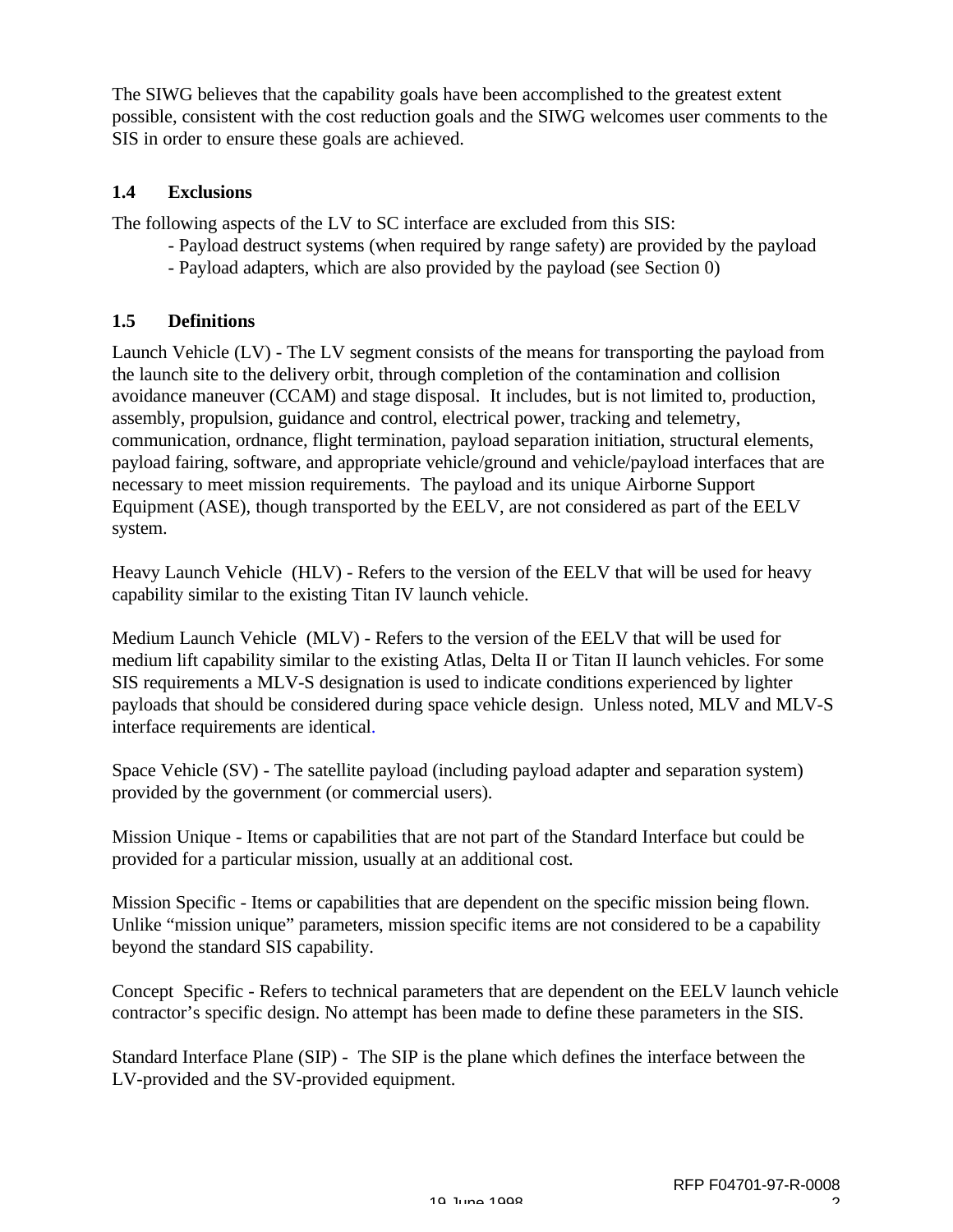Standard Electrical Interface Panel (SEIP) - The structure on which the interfacing LV and SV connectors are supported.

Electromagnetic Interference Safety Margin Event (EMISM) Catagories - EMISM safety margins are categorized in accordance with the worst case potential criticality of the effects of interference induced anomalies. The following categories shall be used:

Category I - Serious injury or loss of life, damage to property, or major loss or delay of mission capability

Category II - Degradation of mission capability, including any loss of autonomous operational capability

Category III - Loss of functions not essential to mission

Grade B Gaseous Nitrogen - Gaseous nitrogen with purity, by volume, of 99.99% minimum. Percent nitrogen includes trace quantities of neon, helium, and small amounts of argon (as defined by MIL-STD-27401P). Maximum total impurities, by volume, are as follows:

| Total                         | $100$ ppm  |
|-------------------------------|------------|
| Water                         | $11.5$ ppm |
| Total hydrocarbons as methane | $5.0$ ppm  |
| Oxygen                        | $50$ ppm   |

Grade C Gaseous Nitrogen - Gaseous nitrogen with purity, by volume, of 99.995% minimum. Percent nitrogen includes trace quantities of neon, helium, and small amounts of argon. Maximum total impurities, by volume, are as follows:

| Total                         | $50$ ppm  |
|-------------------------------|-----------|
| Water                         | $5.7$ ppm |
| Total hydrocarbons as methane | $5.0$ ppm |
| Oxygen                        | $20$ ppm  |
| Hydrogen                      | $0.5$ ppm |
|                               |           |

Class 5000 (air) - Particle concentration no more than  $5000(0.5/d)^{2.2}$  particles/ft<sup>3</sup> where d = particle size in micrometers.

Class 100,000 (air) - Particle concentration no more than  $100,000(0.5/d)^{2.2}$  particles/ft<sup>3</sup> where d = particle size in micrometers.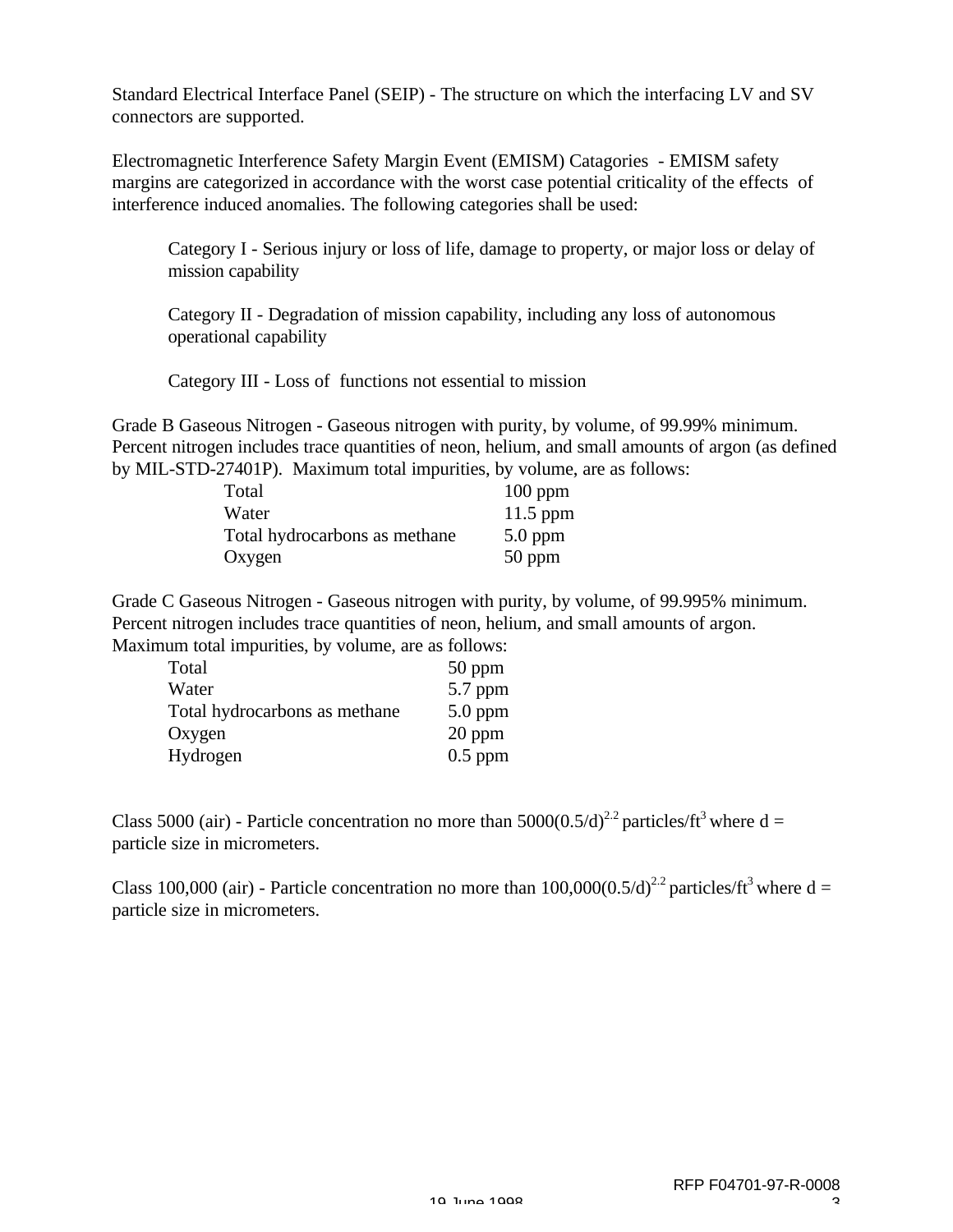# **1.6 Acronym List**

| A               | Amperes                                        |
|-----------------|------------------------------------------------|
| <b>AGE</b>      | Aerospace Ground Equipment                     |
| <b>ASTM</b>     | American Society For Testing and Materials     |
| AC              | <b>Alternating Current</b>                     |
| A/C             | Air Conditioning                               |
| <b>BTU</b>      | <b>British Thermal Unit</b>                    |
| <b>CCAM</b>     | Contamination, Collision Avoidance Maneuver    |
| <b>CDR</b>      | <b>Critical Design Review</b>                  |
| CG              | Center of Gravity                              |
| <b>CVCM</b>     | <b>Collected Volatile Condensable Material</b> |
| dB              | Decibel                                        |
| DC              | Direct Current                                 |
| dia.            | Diameter                                       |
| <b>DOP</b>      | Dioctyl Phthalate                              |
| <b>EED</b>      | Electro-Explosive Device                       |
| <b>EELV</b>     | Evolved Expendable Launch Vehicle              |
| <b>EGSE</b>     | <b>Electrical Ground Support Equipment</b>     |
| <b>ELV</b>      | <b>Expendable Launch Vehicle</b>               |
| EM              | Electromagnetic                                |
| <b>EMISM</b>    | Electromagnetic Interference Safety Margin     |
| <b>ESD</b>      | <b>Electrostatic Discharge</b>                 |
| F               | Fahrenheit                                     |
| ft.             | Foot                                           |
| fps             | <b>Feet Per Second</b>                         |
| <b>GEO</b>      | Geosynchronous Earth Orbit                     |
| GHe             | Gaseous Helium                                 |
| GHz             | Gigahertz                                      |
| GN <sub>2</sub> | Gaseous Nitrogen                               |
| <b>GPS</b>      | <b>Global Positioning System</b>               |
| <b>GTO</b>      | Geosynchronous Transfer Orbit                  |
| <b>HEPA</b>     | High Efficiency Particulate Air filter         |
| <b>HLV</b>      | Heavy Launch Vehicle                           |
| hr              | Hour                                           |
| Hz              | Hertz (frequency)                              |
| ICD             | <b>Interface Control Document</b>              |
| I/O             | Input/Output                                   |
| <b>KBPS</b>     | Kilobits Per Second                            |
| kHz             | Kilohertz                                      |
| kV              | Kilovolts                                      |
| <b>LAN</b>      | Longitude of Ascending Node                    |
| <b>LEO</b>      | Low Earth Orbit                                |
| <b>lbs</b>      | Pounds                                         |
| <b>LCU</b>      | <b>Liquid Cooling Unit</b>                     |
| <b>LSIC</b>     | <b>Launch System Integration Contractor</b>    |
| LV              | Launch Vehicle                                 |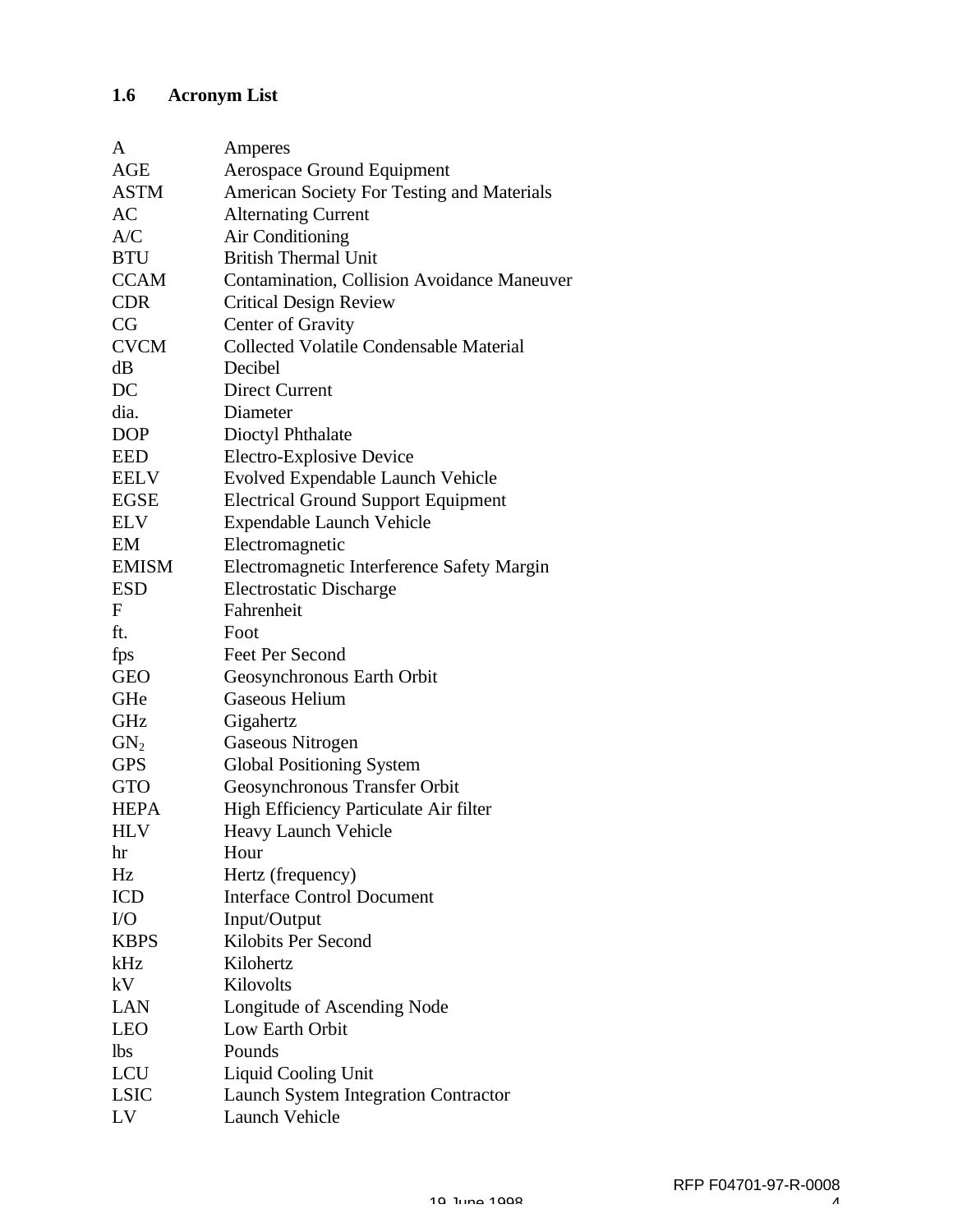| <b>LVC</b>   | <b>Launch Vehicle Contractor</b>                       |
|--------------|--------------------------------------------------------|
| <b>MLV</b>   | <b>Medium Launch Vehicle</b>                           |
| MLV-S        | Medium Launch Vehicle (with smaller payload)           |
| m            | Meter                                                  |
| mA           | Milli-amperes                                          |
| mg           | Milligram                                              |
| <b>MHz</b>   | Megahertz                                              |
| msec         | Millisecond                                            |
| NASA         | National Aeronautics and Space Administration          |
| <b>NEC</b>   | <b>National Electrical Code</b>                        |
| NMM          | <b>AFSPC National Mission Model</b>                    |
| <b>NRZL</b>  | None Return to Zero Phase L                            |
| <b>NSI</b>   | <b>NASA Standard Initiator</b>                         |
| <b>PDR</b>   | Preliminary Design Review                              |
| <b>PLA</b>   | Payload Adapter                                        |
| PLF          | Payload Fairing                                        |
| <b>PMP</b>   | Parts, Materials and Processes                         |
| <b>PSI</b>   | Pounds per Square Inch                                 |
| <b>PSU</b>   | <b>Propellant Servicing Unit</b>                       |
| <b>RAAN</b>  | <b>Right Ascension of Ascending Node</b>               |
| <b>RCS</b>   | <b>Reaction Control System</b>                         |
| RF           | Radio Frequency                                        |
| <b>RMS</b>   | Root Mean Square                                       |
| <b>SCAPE</b> | Self Contained Atmospheric Protective Ensemble         |
| <b>SCFH</b>  | Standard Cubic Feet per Hour                           |
| <b>SCFM</b>  | <b>Standard Cubic Feet per Minute</b>                  |
| <b>SGLS</b>  | Space Ground Link Subsystem                            |
| <b>SEIP</b>  | <b>Standard Electrical Interface Panel</b>             |
| SI           | <b>Standard Interface</b>                              |
| <b>SIP</b>   | <b>Standard Interface Plane</b>                        |
| <b>SIS</b>   | <b>Standard Interface Specification</b>                |
| SIWG         | <b>Standard Interface Working Group</b>                |
| <b>SPRD</b>  | <b>System Performance Requirements Document.</b>       |
| SPI          | <b>Standard Payload Interface</b>                      |
| <b>SPO</b>   | <b>System Program Office</b>                           |
| <b>SRD</b>   | <b>System Requirements Document</b>                    |
| SV           | Space Vehicle (e.g., payload)                          |
| <b>TBD</b>   | To Be Determined (By Government)                       |
| <b>TBR</b>   | To Be Reviewed (jointly by Government and Contractors) |
| <b>TBS</b>   | To Be Supplied (by Contractors)                        |
| TML          | <b>Total Mass Loss</b>                                 |
| $\mu$ Sec    | Microsecond                                            |
| V            | Volts                                                  |
| <b>VDC</b>   | <b>Volts Direct Current</b>                            |
| W            | Watts                                                  |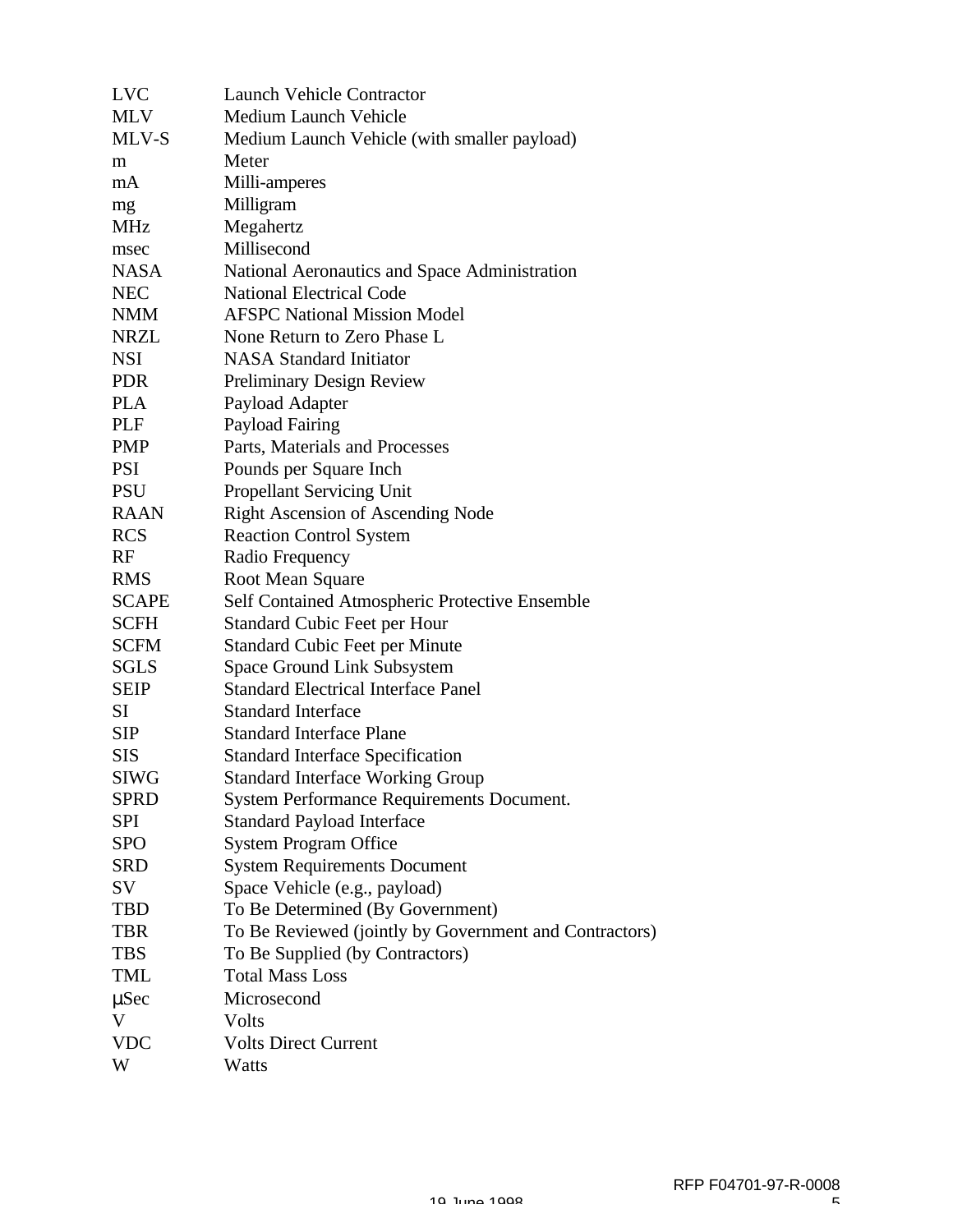## **1.7 Reference Documents**

- 1. EWR 127-1, Eastern and Western Range, Range Safety Requirements, 31 Mar 1995.
- 2. MIL-P-27401C, Propellant Pressurizing Agent, Nitrogen, 20 Jan. 1975.
- 3. EELV System Performance Requirements Document (SPRD), 18 June 1998.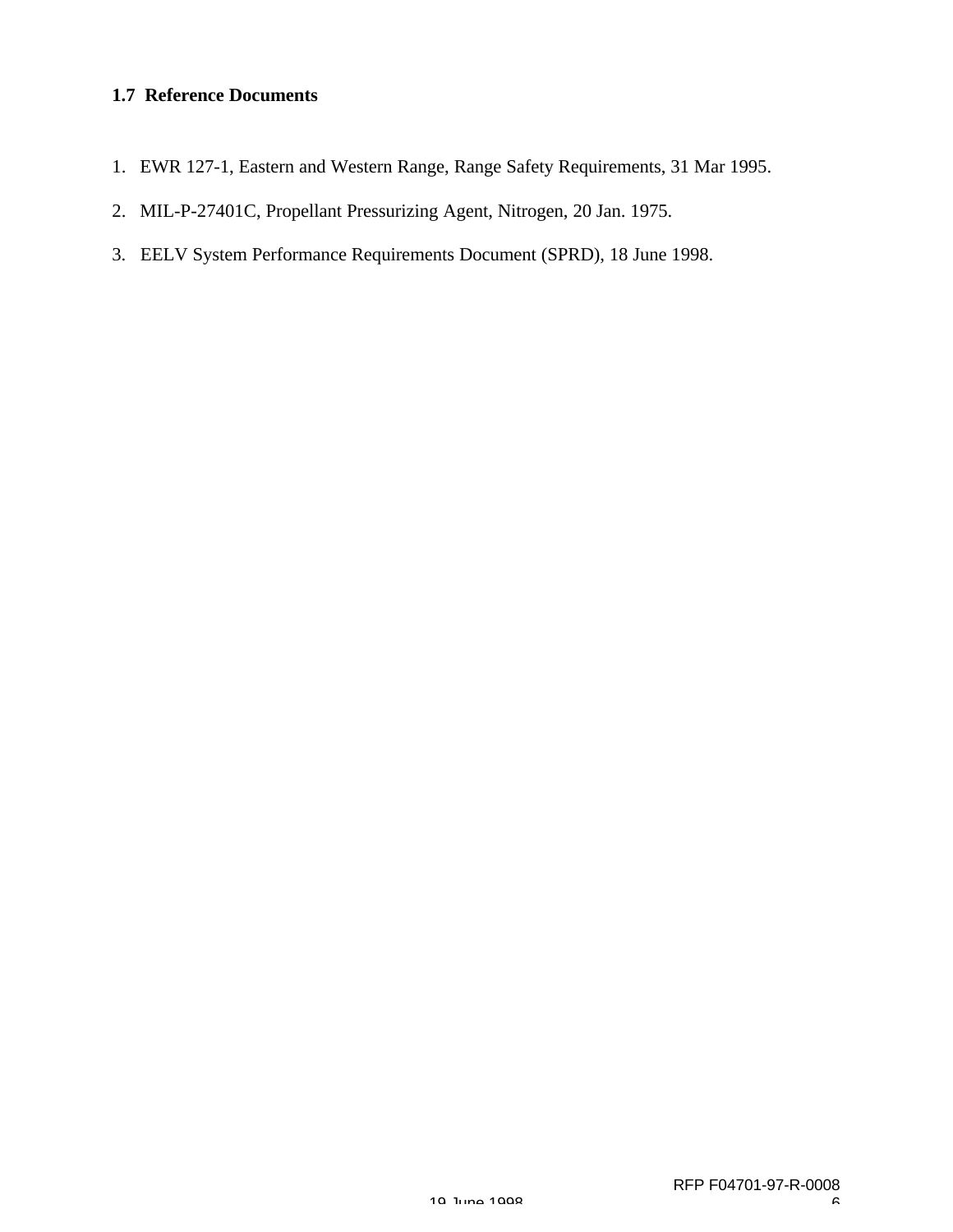#### **2. MISSION REQUIREMENTS**

#### **2.1 Orbit Requirements**

#### **2.1.1 Throw Weight**

Requirements are as stated in the System Performance Requirements Document.

#### **2.1.2 Orbit Insertion and Accuracy**

Requirements are as stated in the System Performance Requirements Document.

#### **2.1.3 Launch Window**

The EELV shall have sufficient capability to deliver the required payload mass (including payload growth, performance margin, and flight performance reserve) to the correct orbit plane when launched any time within a mission dependent window, extending from some time before until a time after the maximum performance launch time as negotiated in the LV/SV ICD.

#### **2.1.4 Attitude Rates and Accuracies**

During park orbit or transfer orbit coasts, the EELV shall be capable of providing passive thermal control by orienting the roll axis of the upper stage/payload to passive thermal control attitude and holding attitude to within  $\pm 5$  degrees (3 sigma). Also during park orbit or transfer orbit coasts, the EELV shall be capable of providing a commanded roll rate in either direction of between 0.5 and 1.5 degrees per second (MLV configurations) and between 0.5 and 1.0 degrees (HLV configuration) as negotiated by the SV/LV ICD.

Prior to separation, the EELV shall be capable of pointing the upper stage/payload to any desired attitude and either minimizing all rotation rates (3-axis stabilized missions) or providing a spin about the longitudinal axis (spin-stabilized missions). For 3-axis stabilized missions, attitude errors shall be no greater than 1.4 degrees (3 sigma) about each axis and rotation rates shall be less than 0.2 degree/sec (3 sigma) in pitch and yaw and 0.25 degree/sec (3 sigma) in roll. For spin-stabilized missions, the MLV EELV shall have the capability to provide payload spin rates of  $5 \pm 0.5$  (3 sigma) rpm with spin axis orientation accurate to within 1.75 degrees (3 sigma) assuming a maximum 0.5" SV CG offset. For GPS missions, the EELV shall have the capability to provide payload spin rates of  $55 + 11/ - 5$  (3 sigma) rpm, with spin axis orientation accurate to within 3 degrees (3 sigma) assuming a maximum 0.05" Payload CG (to include adapter) offset.

#### **2.1.5 Separation Requirements**

#### **2.1.5.1 Separation Mechanism**

The separation mechanism for the SI is to be provided by the SV.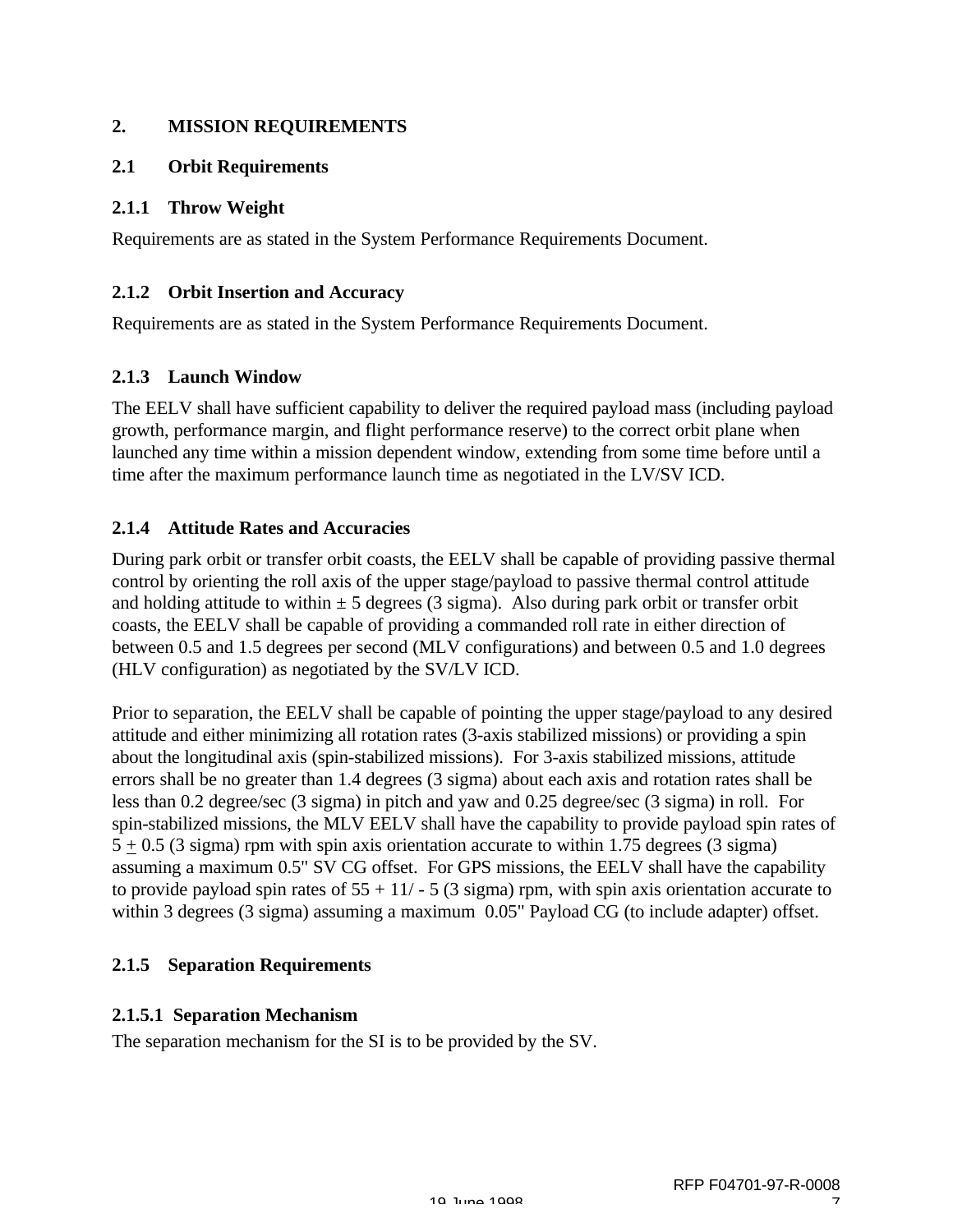## **2.1.5.2 Separation Velocity**

The SV Separation System shall impart a minimum of 1 ft/sec relative separation velocity between the SV and the LV/PLA at separation.

#### **2.1.5.3 Separation Inhibits**

The LV shall be capable of enabling/inhibiting the LV Reaction Control System (RCS) during spacecraft separation operations. As required by specific mission(s), the RCS shall be inhibited up to 1 second before and up to 5 seconds after spacecraft separation.

#### **2.1.5.4 Separation Contingencies**

The Launch Vehicle shall have the flexibility to incorporate mission unique nominal and contingency flight sequences. Mission unique flight sequences shall be negotiated and documented in the mission specific LV/SV ICD.

#### **2.1.5.5 Contamination and Collision Avoidance Maneuvers**

Contamination, collision avoidance maneuvers (CCAMs) shall be designed to preclude re-contact with the payload and to minimize payload exposure to LV contaminants. Requirements for contamination levels are specified in Section 3.5.

## **3. PHYSICAL INTERFACES**

#### **3.1 Mechanical Interfaces**

#### **3.1.1 Interface Definitions**

A Cartesian coordinate system shown in Figure 1 will be used for the payload interface reference, placing the origin in the center of the standard interface plane. It is a right-handed coordinate system: the positive "X" is along the centerline of the vehicle and points up to the top of the vehicle. Additionally, the axial axis is defined to be the "X" axis and lateral axes are defined to be the "Y" and "Z" axes. Some items discussed in subsequent sections of this document are shown in Figure 2. This figure shows the relation of the SIP to the SV and SV adapter.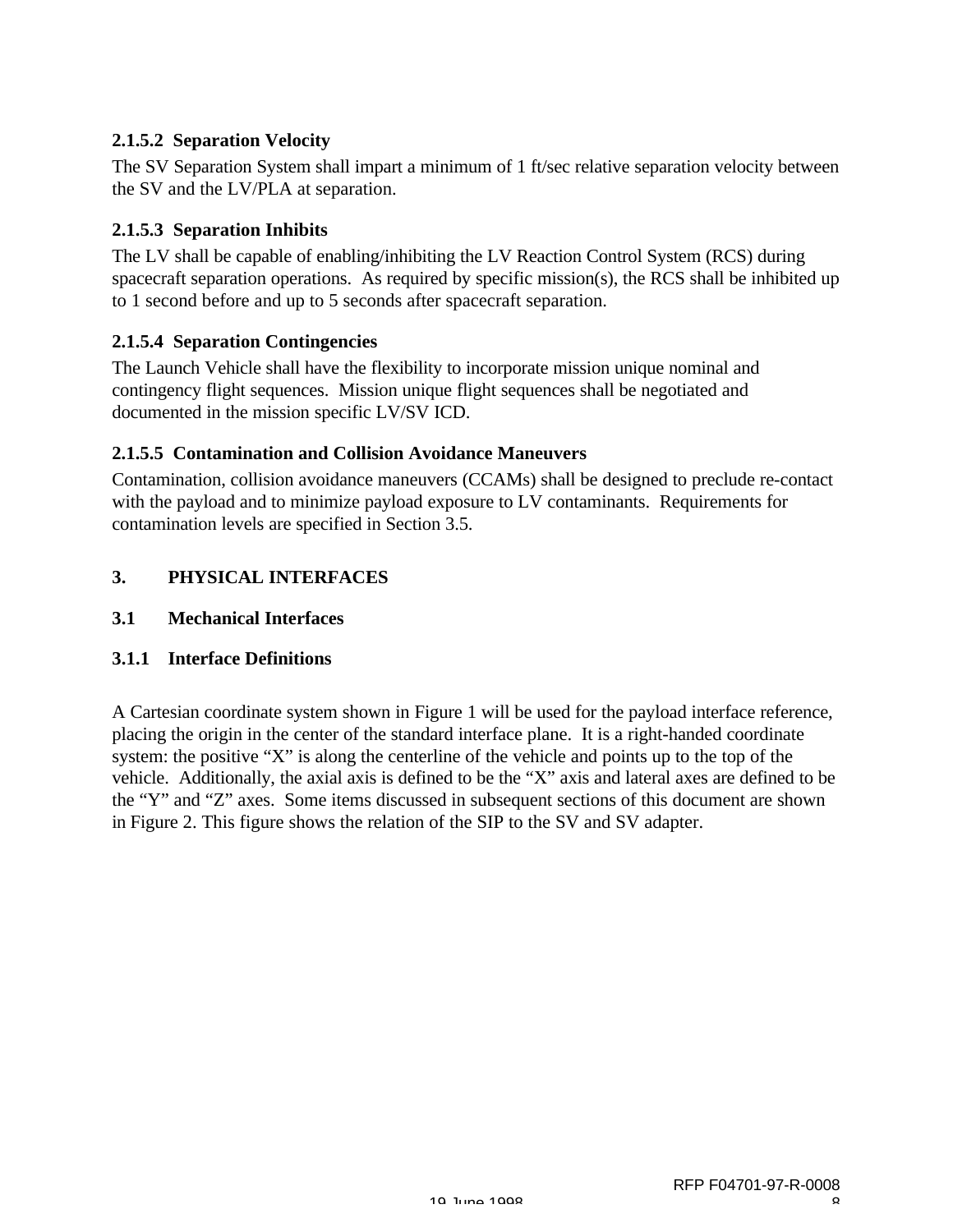

**Figure 1 - EELV Standard Interface Coordinate System**



**Figure 2 - Standard Interface Plane - Relationship to SV**

# **3.1.2 Mating Surface**

# **3.1.2.1 Bolt Pattern**

The LV supplies one of two standard mechanical interfaces (one for the MLV configuration and one for the HLV configuration). This interface joins the LV to the spacecraft or the payload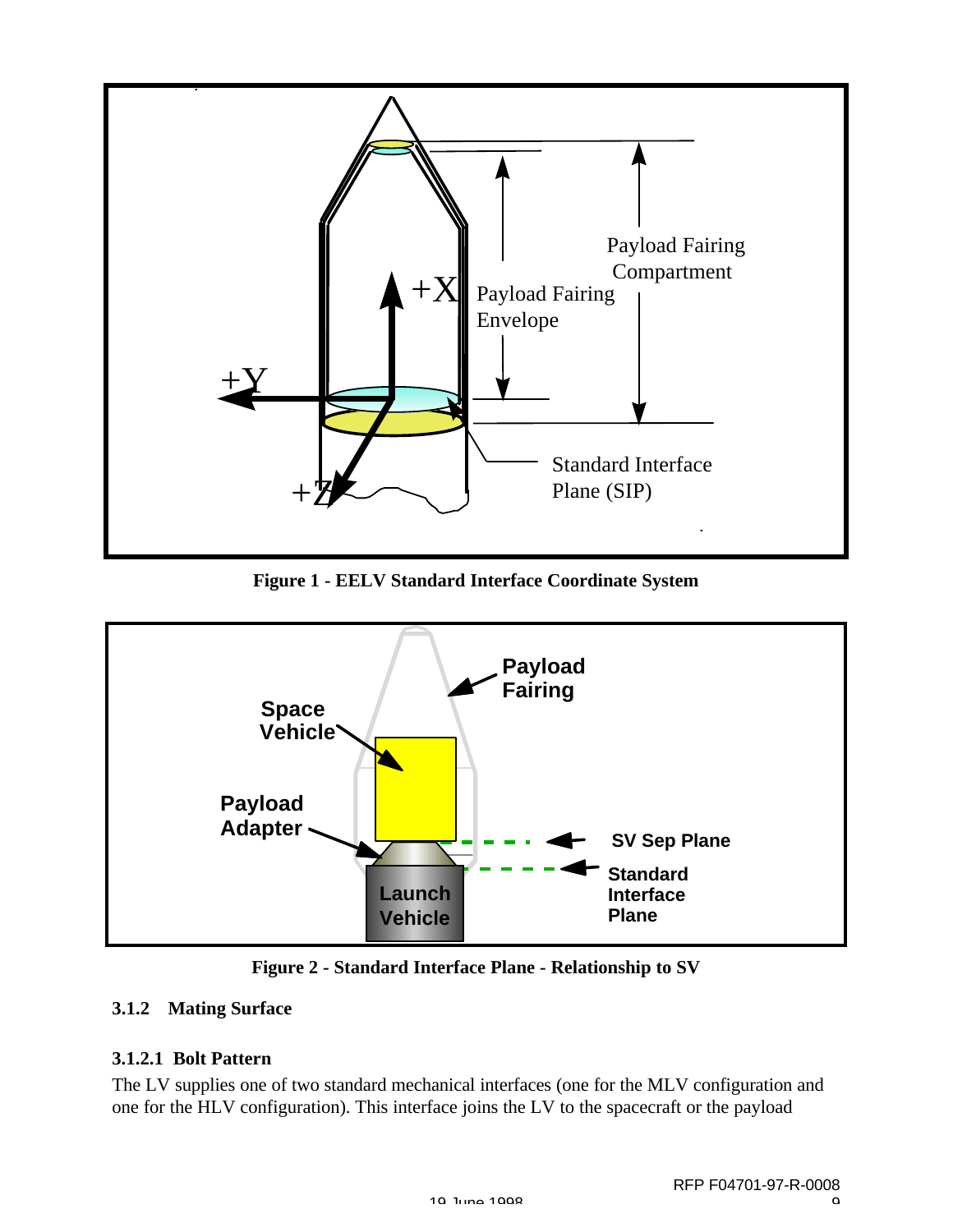adapter, as provided by the payload user. For the MLV, the bolt pattern has a 62.010" diameter as shown in Figure 3.

The HLV interface has a 173" diameter bolt pattern as shown in Figure 4. This bolt pattern is intended for use with the HLV GEO mission class and is not required to be used with HLV LEO mission class. The interface for the HLV LEO mission class is **TBD**.



**Figure 3 - Small diameter (62.010") payload interface**



**Figure 4 - Large diameter (173") payload interface**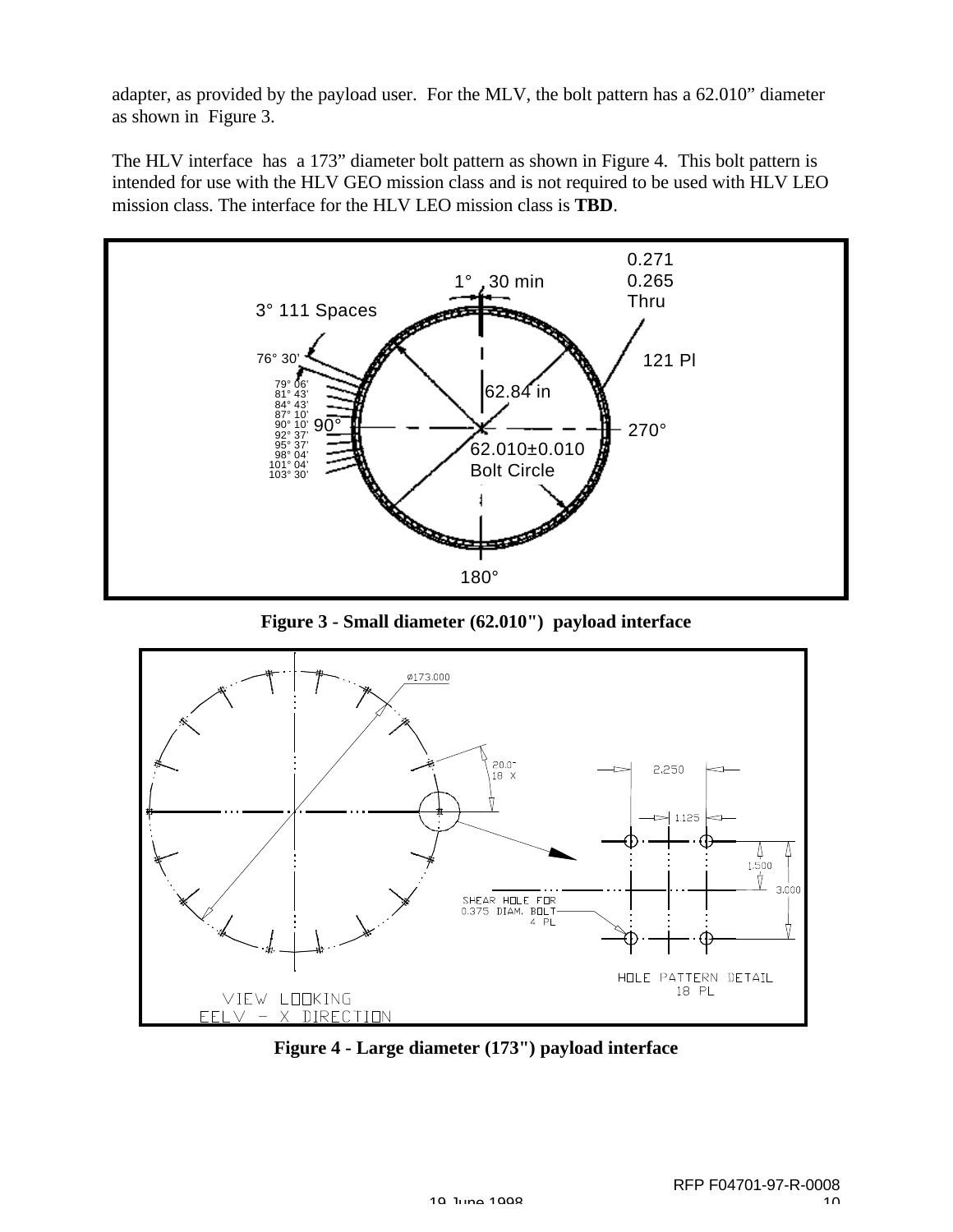## **3.1.2.2 Flatness**

The flatness of EELV mating surfaces at the SIP are defined by a theoretical zone in which any point on the interface must fall within the parallel plane extremities as shown in Figure 5. For MLV, these surfaces shall be flat to within 0.015 inch (15 Mils). For HLV, these surfaces shall be flat to within 0.030 inch (30 Mils).



**Figure 5 - EELV Flatness Specification**

## **3.1.2.3 Master Gauge**

The LV shall provide a master gauge to the SV contractor for interface hole pattern drilling.

# **3.1.3 Spacecraft Dynamic Envelopes**

There are three standard **minimum** sizes for spacecraft dynamic envelopes which are derived from the payload fairing size (actual fairing envelopes may be larger). These envelopes define the useable volume inside the fairing and forward of the SIP as shown in Figure 1. However, there will be some stay-out zones in the fairing envelope which will be negotiated as part of the SV to LV Interface Control Document. Payload fairing envelopes must accommodate existing payloads.

For HLV the payload fairing dynamic envelope is similar in size to that for the Titan IV envelope, as shown in Figure 6. Two sizes of standard fairing envelopes have been defined for MLV, as shown in Figures 7 and 8. The nominal fairing envelope size is as shown in Figure **7**. Where the SV does not require the nominal size, a smaller fairing envelope (similar to Delta II) shown in Figure 8 may be substituted at the option of the LV contractor.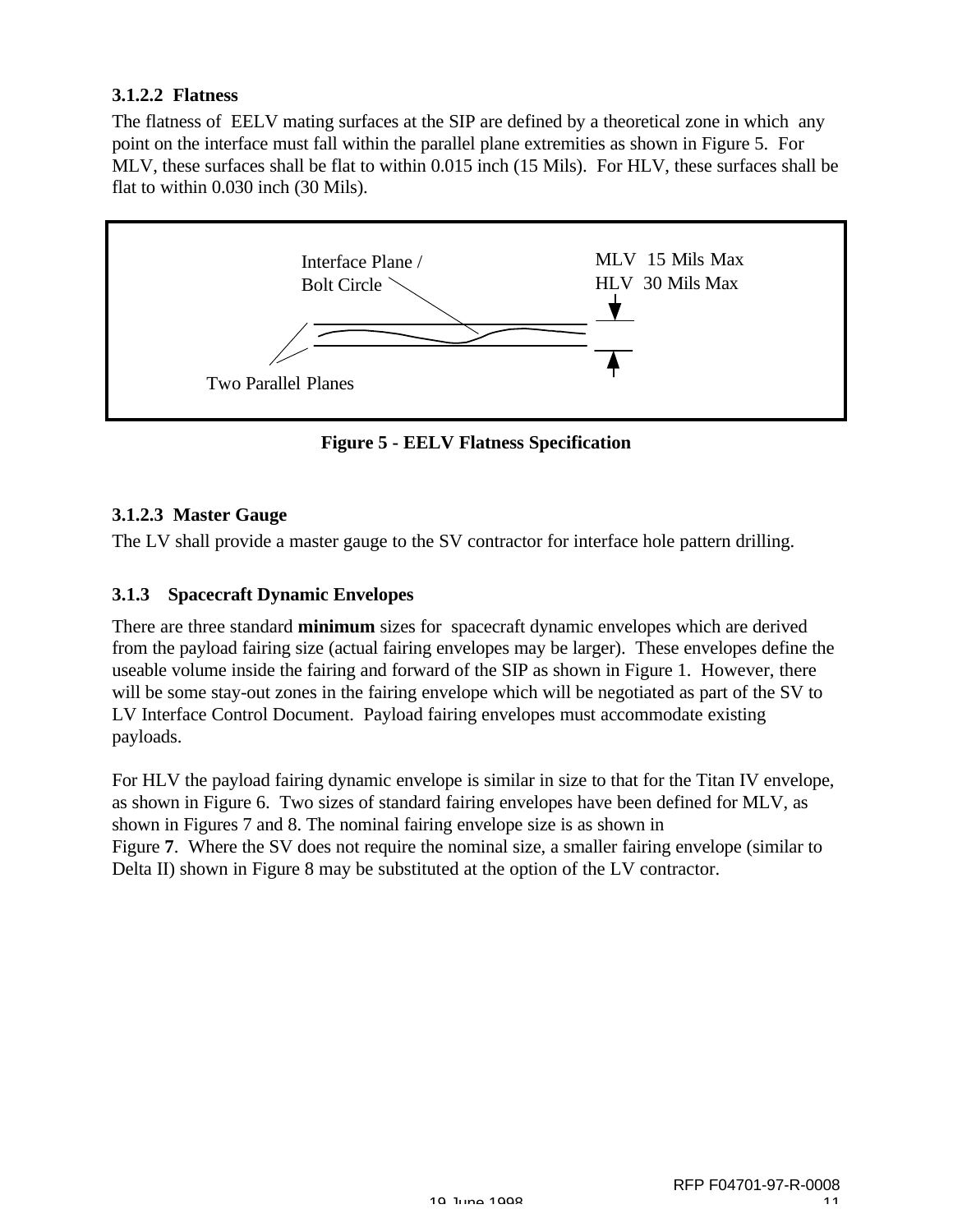





**Figure 7 - MLV Spacecraft Dynamic Envelope**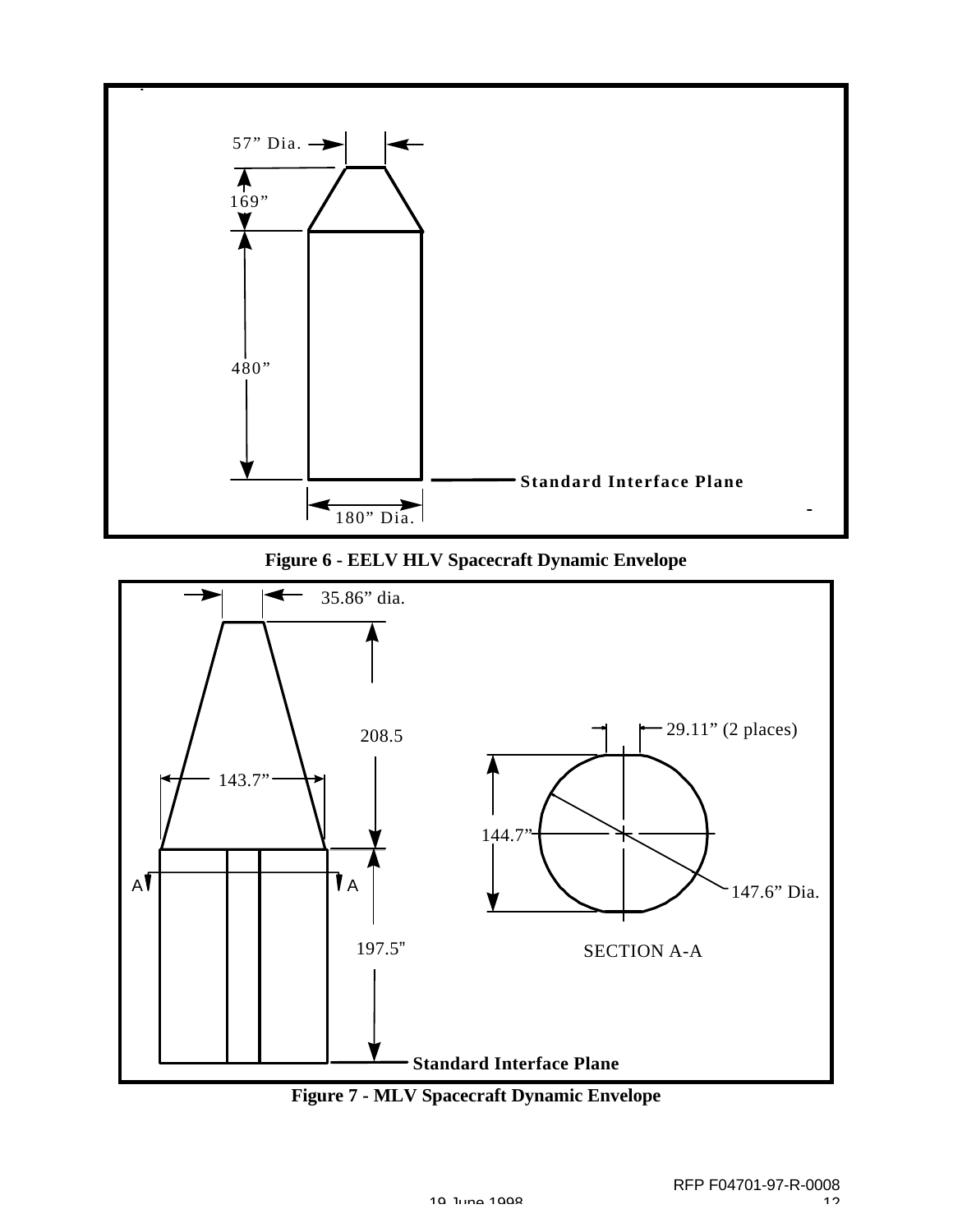

**Figure 8 - Smaller (Optional) MLV Spacecraft Dynamic Envelope**

# **3.1.4 PLF Access Doors**

# **3.1.4.1 Routine Access**

The LV shall provide two standard doors in the payload fairing for personnel access to the spacecraft. The doors may in general be placed anywhere on the fairing cylindrical section subject to "stay-out zone" restrictions arising from structural, harness routing, and facility access considerations.

Other doors (in addition to the two standard doors) for additional routine access to the spacecraft may be provided on a mission-unique basis.

# **3.1.4.2 Emergency Access**

The EELV shall provide a capability for emergency access to the payload by installing emergency access doors (subject to "stay-out zone" restrictions) or by defining areas of the fairing where emergency access doors can be cut; in either case the doors shall be of a size that allows a person wearing a SCAPE suit to reach in with both hands. These areas are near the bottom of the PLF barrel and are 48 + 12 inches above the SIP.

# **3.1.5 Payload Adapters**

Payload adapters will interface with the LV at the SIP. All payload adapters are payload provided equipment; adapters to accommodate existing payloads interfaces for use on EELV are the responsibility of those payloads.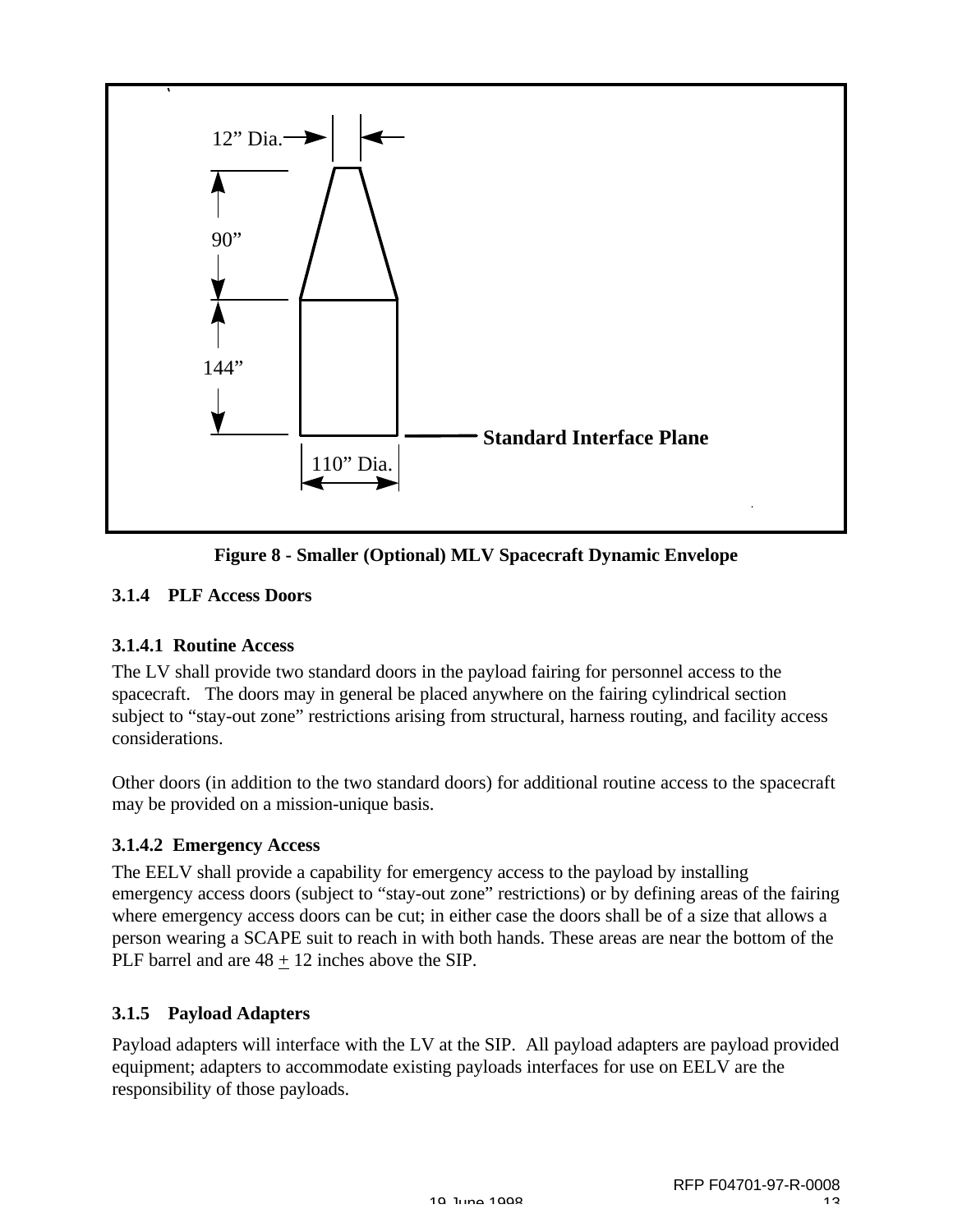## **3.1.6 Payload Mass Properties**

# **3.1.6.1 Center of Gravity Location**

The location of the SV Center of Gravity (CG) in the SI "X" axis, as measured from the SIP, shall be restricted to the acceptable region (to the left or below the lines) shown in Figure 9. The CG in the lateral directions (SI "Y" and "Z" axes directions) shall be limited to less than 5 inches offset from the vehicle centerline for missions in which the LV/SV stack is 3-axis stabilized at separation, within 0.5 inches for low spin rate  $(< 5.5$  rpm) missions, and less than 0.05 inches for higher spinning rate missions.



**Figure 9 - Allowable CG Location**

#### **3.1.6.2 SV Mass Properties**

The LV system shall accommodate SVs with the mass properties indicated in Table 1. The mass properties are not intended as absolute limits to SVs, but only as design requirements for the LV system. SVs with exceedances of some of the features specified in these tables may be accommodated as well, as negotiated in the SV/LV ICD. Note that the SV includes the payload, payload adapter, and its separation system. The coordinate axes are as specified in Figure 1.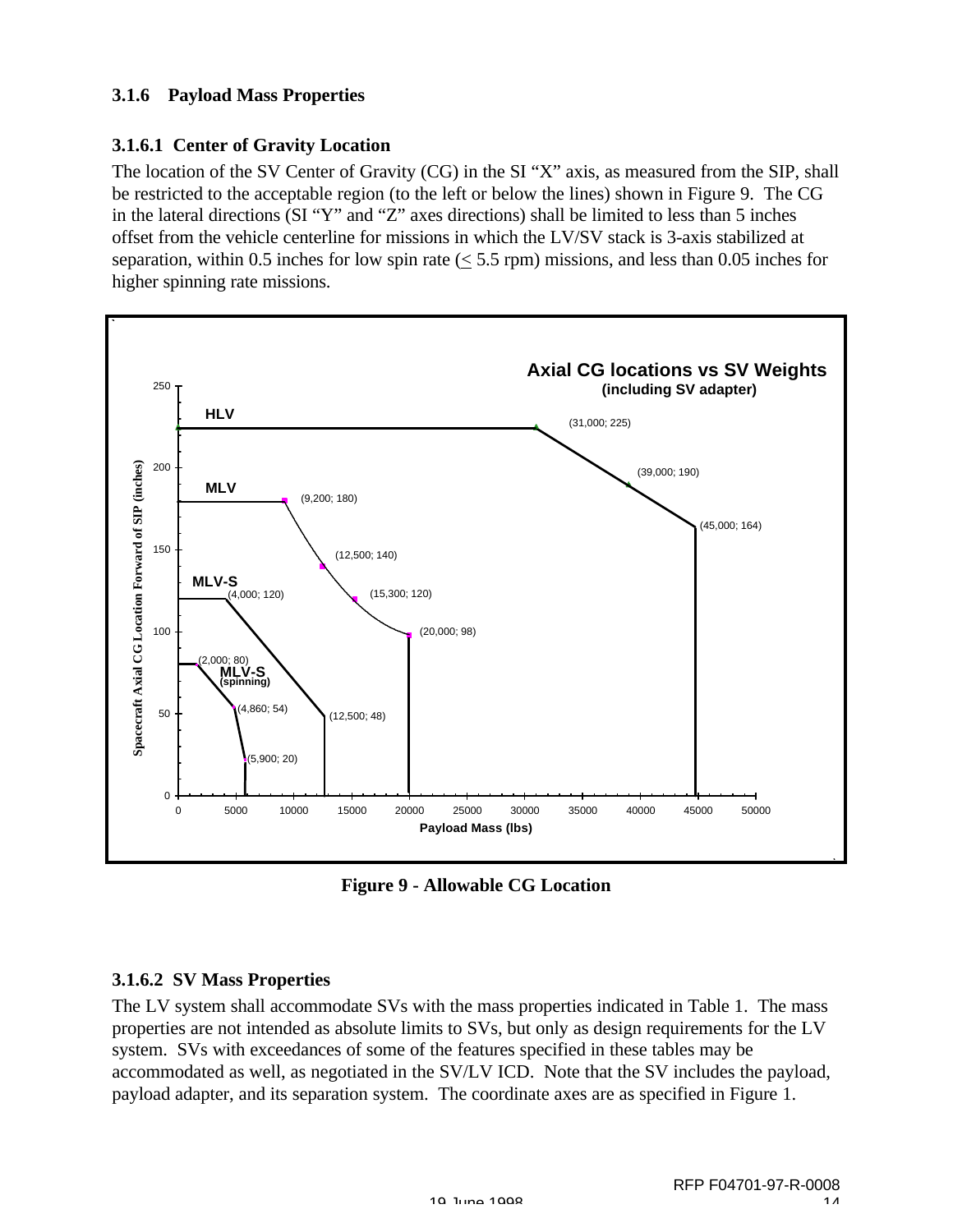| <b>EELV</b>    | SV       | SV         | SV cg           | Max     | <b>SV Moments</b>                                  | SV Products of                                     | <b>Notes</b>   |
|----------------|----------|------------|-----------------|---------|----------------------------------------------------|----------------------------------------------------|----------------|
| <b>Mission</b> | Spin     | Mass       | Location        | SV      | of Inertia                                         | Inertia                                            |                |
| Class          | Rate at  | (lbs)      | <i>(inches)</i> | Lateral | $slug-ft sq)$                                      | $slug-ft sq)$                                      |                |
|                | Separa-  |            | forward         | cg      |                                                    |                                                    |                |
|                | tion     |            | of SIP)         | Offset  |                                                    |                                                    |                |
|                | (rpm)    |            |                 | (in.)   |                                                    |                                                    |                |
|                |          |            |                 |         |                                                    |                                                    |                |
| MLV-S          | None     | $2000 -$   | $40 - 110$      | 5       | $I_{xx} = 300 - 4500$                              | $I_{xy}$ = -400 to +400                            | 1              |
|                | Required | 8000       |                 |         | $I_{\rm vv}$ = 285 - 8000<br>$I_{zz} = 285 - 8000$ | $I_{xz}$ = -400 to +400<br>$I_{yz}$ = -400 to +400 |                |
| MLV-S          | 5        | $2000 -$   | $40 - 110$      | 0.50    | $I_{xx} = 300 - 3000$                              | $I_{xy} = -50$ to $+50$                            | 1, 2, 3        |
|                |          | 4500       |                 |         | $I_{vv}$ = 285 - 2000                              | $I_{xz}$ = -50 to +50                              |                |
|                |          |            |                 |         | $I_{zz}$ = 285 - 2000                              | $I_{yz}$ = -250 to +250                            |                |
| MLV-S          | 55       | $4700 -$   | $40 - 54$       | 0.05    | $I_{xx} = 620 - 640$                               | $I_{xy}$ = -0.5 to +0.5                            | 1, 2, 3        |
|                |          | 4860       |                 |         | $I_{vv} = 535 - 600$                               | $I_{xz}$ = -0.5 to +0.5                            |                |
|                |          |            |                 |         | $I_{zz}$ = 535 - 600                               | $I_{yz}$ = -5.0 to +5.0                            |                |
| <b>MLV</b>     | None     | $2000 -$   | $40 - 180$      | 5       | $I_{xx} = 500 - 8000$                              | $I_{xy}$ = -670 to +670                            | $\mathbf{1}$   |
|                | Required | 16,900     |                 |         | $I_{vv}$ = 750 - 12,800                            | $I_{xz}$ = -670 to +670                            |                |
|                |          |            |                 |         | $I_{zz}$ = 750 - 12,800                            | $I_{vz}$ = -670 to +670                            |                |
| <b>MLV</b>     | 5        | $5800 -$   | $40 - 160$      | 0.50    | $I_{xx}$ = 1900 - 4000                             | $I_{xy} = -50$ to $+50$                            | 1, 2, 3,       |
|                |          | 10,500     |                 |         | $I_{yy}$ = 1300 - 5000                             | $I_{xz}$ -50 to +50                                | $\overline{4}$ |
|                |          |            |                 |         | $I_{zz}$ = 1300 - 5000                             | $I_{yz}$ -250 to +250                              |                |
| <b>HLV</b>     | None     | $27,000 -$ | $150 - 215$     | 5       | $I_{xx} = 11,000 -$                                | $I_{xy}$ = -7000 to                                | $\mathbf{1}$   |
| <b>LEO</b>     | Required | 42,000     |                 |         | 29,500                                             | $+7000$                                            |                |
|                |          |            |                 |         | $I_{yy} = 50,000 -$                                | $I_{xz}$ = -7000 to                                |                |
|                |          |            |                 |         | 130,000                                            | $+7000$                                            |                |
|                |          |            |                 |         | $I_{zz} = 50,000 -$                                | $I_{vz}$ = -7000 to                                |                |
| <b>HLV</b>     | None     | $5400 -$   | $85 - 225$      | 5       | 130,000<br>$I_{xx} = 3,000 -$                      | $+7000$<br>$I_{xy} = -7000$ to                     | $\mathbf{1}$   |
| <b>GEO</b>     | Required | 13,500     |                 |         | 19,500                                             | $+7000$                                            |                |
|                |          |            |                 |         | $I_{yy} = 5,000 -$                                 | $I_{xz} = -7000$ to                                |                |
|                |          |            |                 |         | 60,000                                             | $+7000$                                            |                |
|                |          |            |                 |         | $I_{zz} = 5,000 -$                                 | $I_{yz} = -7000$ to                                |                |
|                |          |            |                 |         | 60,000                                             | $+7000$                                            |                |

Notes:

1. Values in the table represent the range of capability and the full range for all columns may not be available simultaneously (e.g. mass and cg location combinations are subject to the restrictions shown in Figure 9).

2. These are satellites requiring spin at separation.

3. Pre-PL separation spin up maneuver acceptable; indicated rate not required throughout flight.

4. SV cg location forward of SIP restricted to 100 inches or less for 5800 lbm SV. Linear interpolation from that point to 160 inches forward of SIP for 10,500 lbm SV.

#### **Table 1 - SV Mass Properties**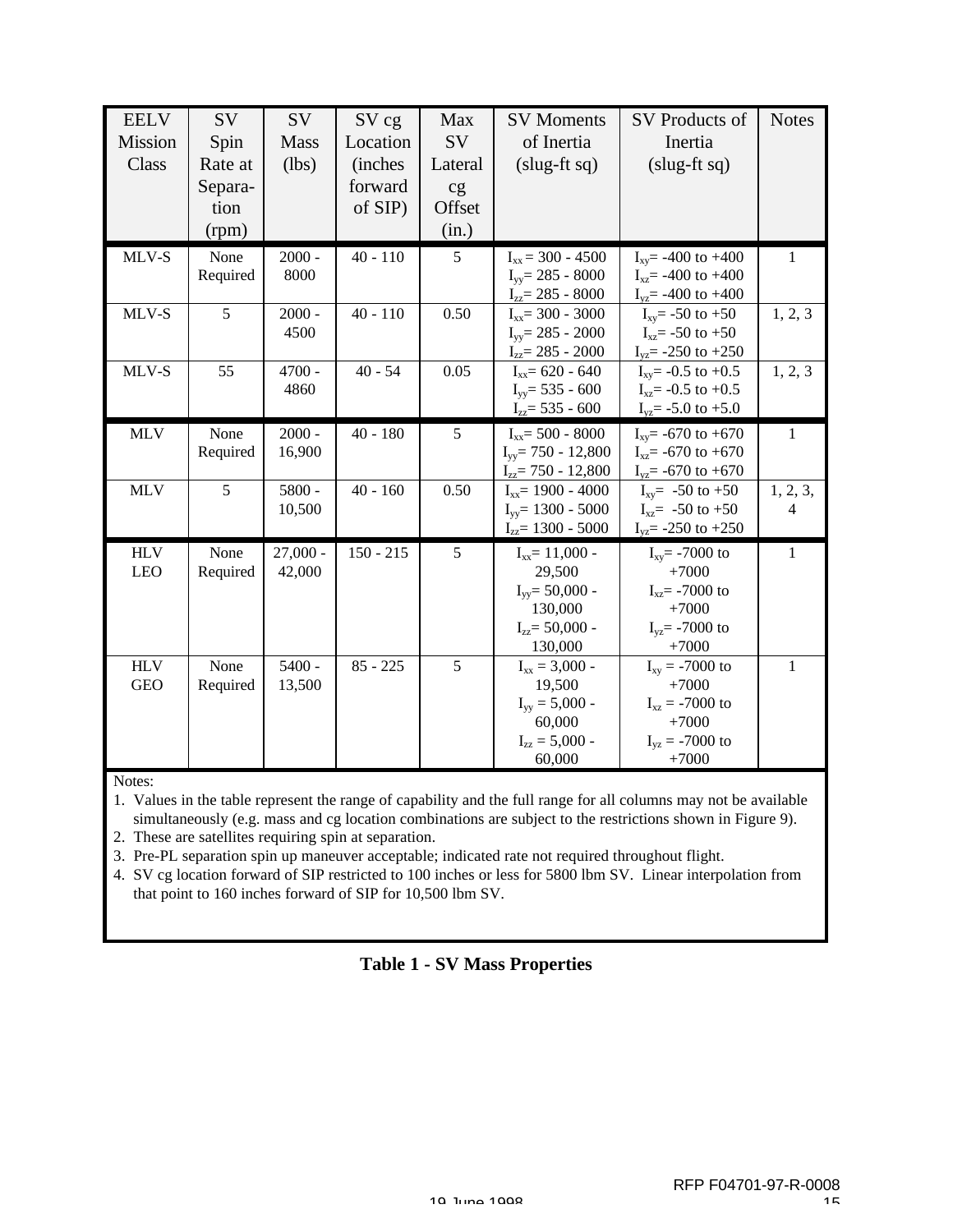## **3.1.7 Payload Stiffness**

To avoid dynamic coupling between low frequency launch vehicle and space vehicle modes, new SVs should be designed such that the stiffness of the SV structure should produce fundamental frequencies greater than the values shown in Table 2 when cantilevered from the LV interface. Space vehicles with fundamental frequencies less than these values may be accommodated on a mission-unique basis.

| <b>EELV Vehicle Class</b> | Fundamental<br>Frequency (Hz)<br>(including adapter) | <b>Axis</b>      |
|---------------------------|------------------------------------------------------|------------------|
| MLV-S                     | 12<br>30                                             | Lateral<br>Axial |
| <b>MLV</b>                | 8<br>15                                              | Lateral<br>Axial |
| <b>HLV</b>                | 2.5<br>15                                            | Lateral<br>Axial |

**Table 2 - SV Stiffness Requirements**

# **3.2 Electrical/Avionics Interfaces**

The EELV system shall provide umbilical electrical interconnection beginning at T-0 umbilical installation. All SV-provided signals and power will be handled as unclassified data.

# **3.2.1 Electrical Connections at SV/LV Interface**

The EELV system shall provide interface airborne electrical interconnection services from the time of payload mate (electrical) to the time of SV separation on orbit. The electrical interface between the SV and the LV will be at the standard electrical interface panel (SEIP) as shown in Figure 10. The SEIP is provided by the LV and is located near the standard interface plane. Wiring harnesses from the SV to the SEIP shall be provided by the SV. The SEIP shall be accessible after SV/LV mate for connection of SV wiring harnesses.

#### **3.2.2 Electrical Connections at EGSE Room**

The SVB electrical ground support equipment (EGSE) interface connection will be at the EGSE room interface panel as shown in Figure 10. Space shall be provided in the EGSE room such that the maximum distance between the SV EGSE and the EGSE room interface panel is less than 15 feet.

The EELV shall provide the mating connector halves to the payload to mate to the standard interface panel. This ensures the connectors, pins and sockets are all procured by the same vendor to the same specification minimizing any potential for a mismate.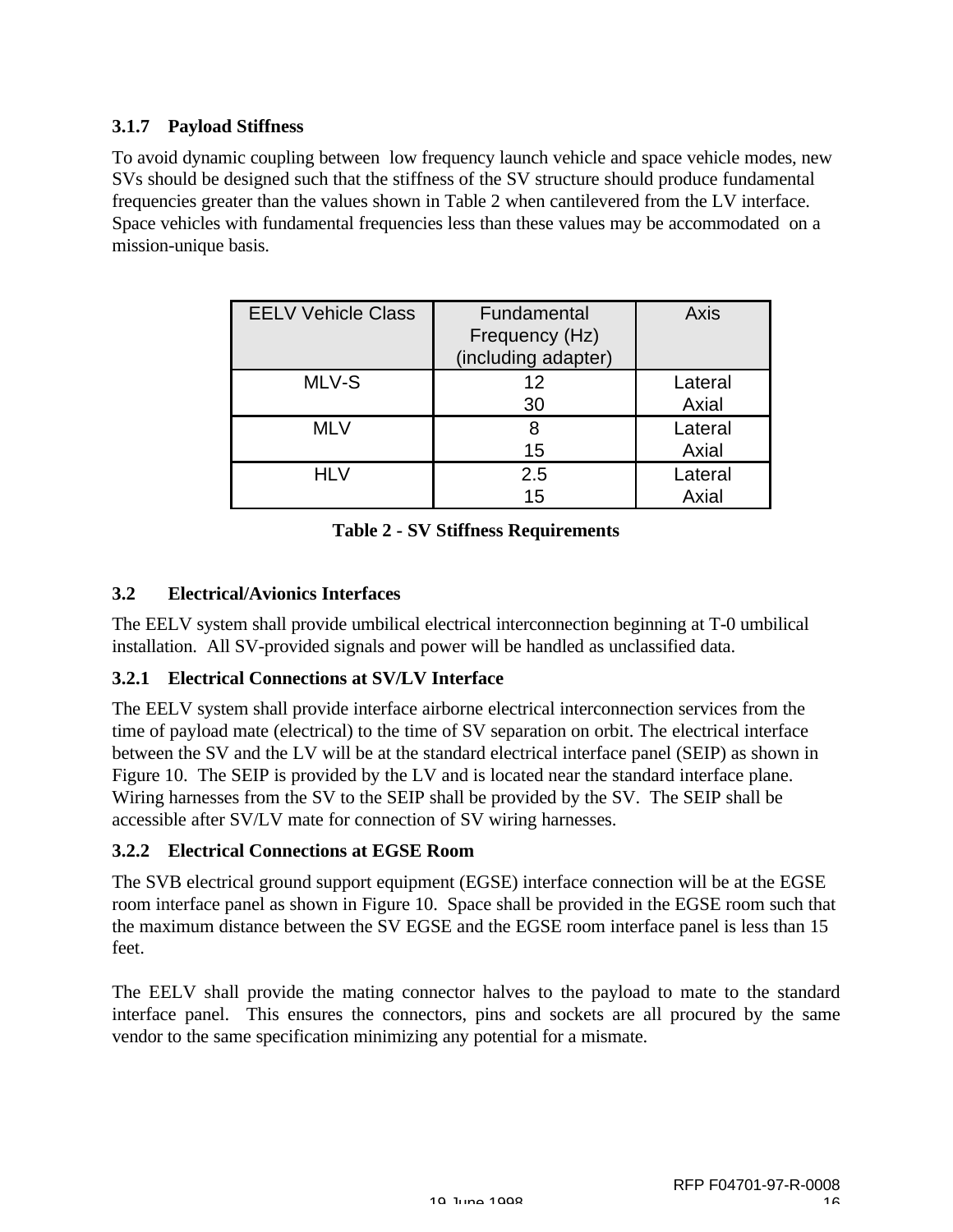#### **3.2.3 LV/SV Electrical Connector Separation**

At the time SV/LV electrical connectors are to be separated, the current on any line shall be no greater than 10 milliamps. This applies to SV/LV interfaces in the T-0 umbilical and in SV separation connectors.



**Figure 10 - Interface Wiring Harness Connections**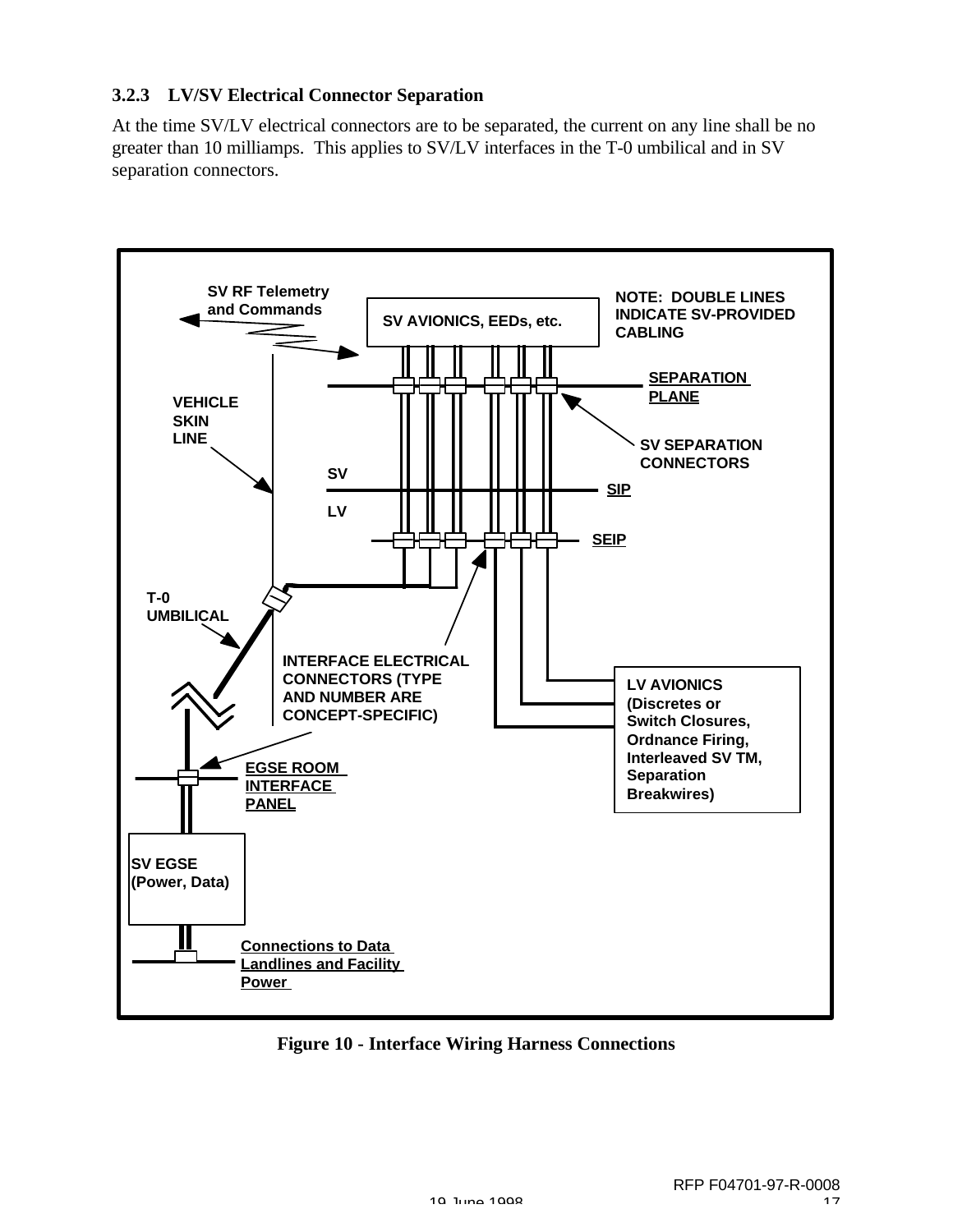## **3.2.4 Ground Interfaces**

The LV and the EELV ground facility shall provide dedicated "feed-through" cabling from the SEIP, through a LV umbilical, to an EELV-provided EGSE room SV Interface Panel (SVIP) for both power to, and sensor signals from, the SV. Cabling connectivity shall be available from the time the associated LV umbilical is connected until it is disconnected at liftoff.

Each wire of this dedicated cabling shall be isolated from the LV structure by a minimum of one megaohm, measured before any connection to the SV or SV ground equipment.

# **3.2.4.1 Ground Power**

The LV and the EELV ground facility shall provide twelve (12) twisted-pairs for SV power that may include external power, full-power battery charging power, trickle battery charging power, or other power as required by the SV.

When used by the SV, each twisted-pair constitutes part of a complete circuit, with a power source in the EGSE room and a load in the SV, and shall meet the following requirements at the SVIP interface:

| Source Voltage: | 126 VDC maximum |
|-----------------|-----------------|
| Current:        | 11 Amps maximum |

The maximum round-trip resistance attributed to this cabling between the SEIP and SVIP for any one pair shall be 1.0 ohms, or less, when shorted at the opposite end.

The power return lines at the SV EGSE power source shall be isolated from earth ground by  $1 \pm$ 0.1 megaohm by the SV contractor, and shall be referenced to a single point ground at the SV structure.

SV power dissipation will be typically be less than 1200 watts (average/steady state) with peak power and duration constrained by the LV cooling capabilities as described in Section 3.3.2.1. Peak power of 2200 watts for one hour, for example, is within the envelope of Section 3.3.2.1.

#### **3.2.4.2 Power Leads and Returns**

All primary and secondary power leads shall be routed with an accompanying return lead. Power conductors shall be twisted pairs, unless it is necessary to use heavy gauge which does not lend itself to twisting. In this case the high and return conductors shall be routed along a parallel path, and shall be laced or spot tied together to obtain maximum field cancellation. Connector types will be negotiated as a part of the SV/LV ICD process.

#### **3.2.4.3 Power Isolation**

The dedicated feed-through cabling shall be isolated from the LV structure by a minimum of 1 megaohm.

#### **3.2.4.4 Ascent Power**

The LV will not provide power to the payload following LV ignition and during boost phase of the flight as a part of the SI. Prior to launch, power is provided by means of facility power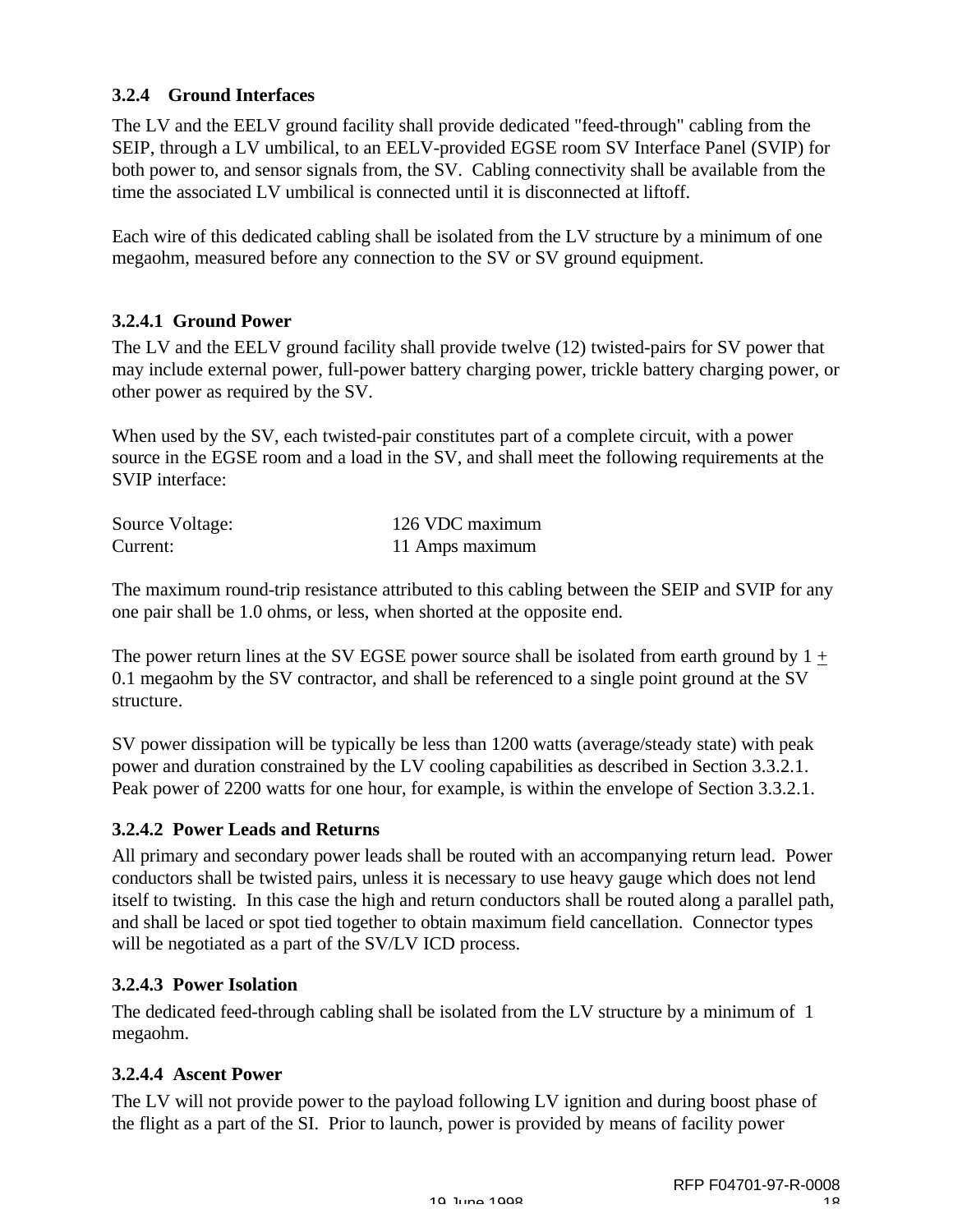provided to the SV ground support equipment which is routed to the SV as described in Sections 3.2.4.1 and 3.2.4.2. This power is available to the SV until the "launch commit" point in the countdown, which occurs shortly before launch. The exact timing of the launch commit point is concept-specific.

#### **3.2.4.5 Ground Support Equipment Power**

The EELV shall provide three-phase uninterruptible power to payload ground equipment with the following characteristics:

| Voltage:                                             | $120/208$ volts + 5%                          |
|------------------------------------------------------|-----------------------------------------------|
| Frequency:                                           | $60 \text{ Hz} + 1 \text{ Hz}$                |
| Total Harmonic Distortion (THD): shall not exceed 5% |                                               |
| Voltage transients:                                  | shall not exceed 200% nominal rms voltage for |
|                                                      | more than 20 micro-seconds                    |
| Maximum Load:                                        | <b>20 KVA</b>                                 |

## **3.2.4.6 Ground Monitoring**

The LV and the EELV ground facility shall provide 60 shielded twisted-pairs for the differential monitoring of power and sensor loads in the SV by the SV ground equipment in the EGSE room. These pairs may be used to monitor SV bus voltage, battery voltage sense, battery temperature, battery pressure or other payload health measurements as required by the SV. These twisted pairs may also be used to provide commands or additional power from the SV ground equipment to the SV.

When used by the SV, each twisted-pair constitutes part of a complete circuit between the SV and SV ground equipment and shall meet the following requirements at both the SEIP and SVIP interfaces:

| Source Voltage: | 126 VDC maximum  |
|-----------------|------------------|
| Source Current: | 3.0 Amps maximum |

The maximum round-trip resistance attributed to this cabling between the SEIP and SVIP for any one pair shall be 5.0 ohms, or less, when shorted at the opposite end.

Some of the ground monitoring lines may be assigned to carry SV power if the SV Contractor so chooses. In this case the power return lines at the SV EGSE power source shall be isolated from earth ground by  $1 + 0.1$  megaohm by the SV contractor, and shall be referenced to a single-point ground at the SV structure. All other circuits shall continue to be isolated from earth ground by at least one megaohm.

# **3.2.5 Flight Command and Telemetry Interfaces**

#### **3.2.5.1 Signal Reference**

All signals shall have a dedicated signal return line which is referenced at the source.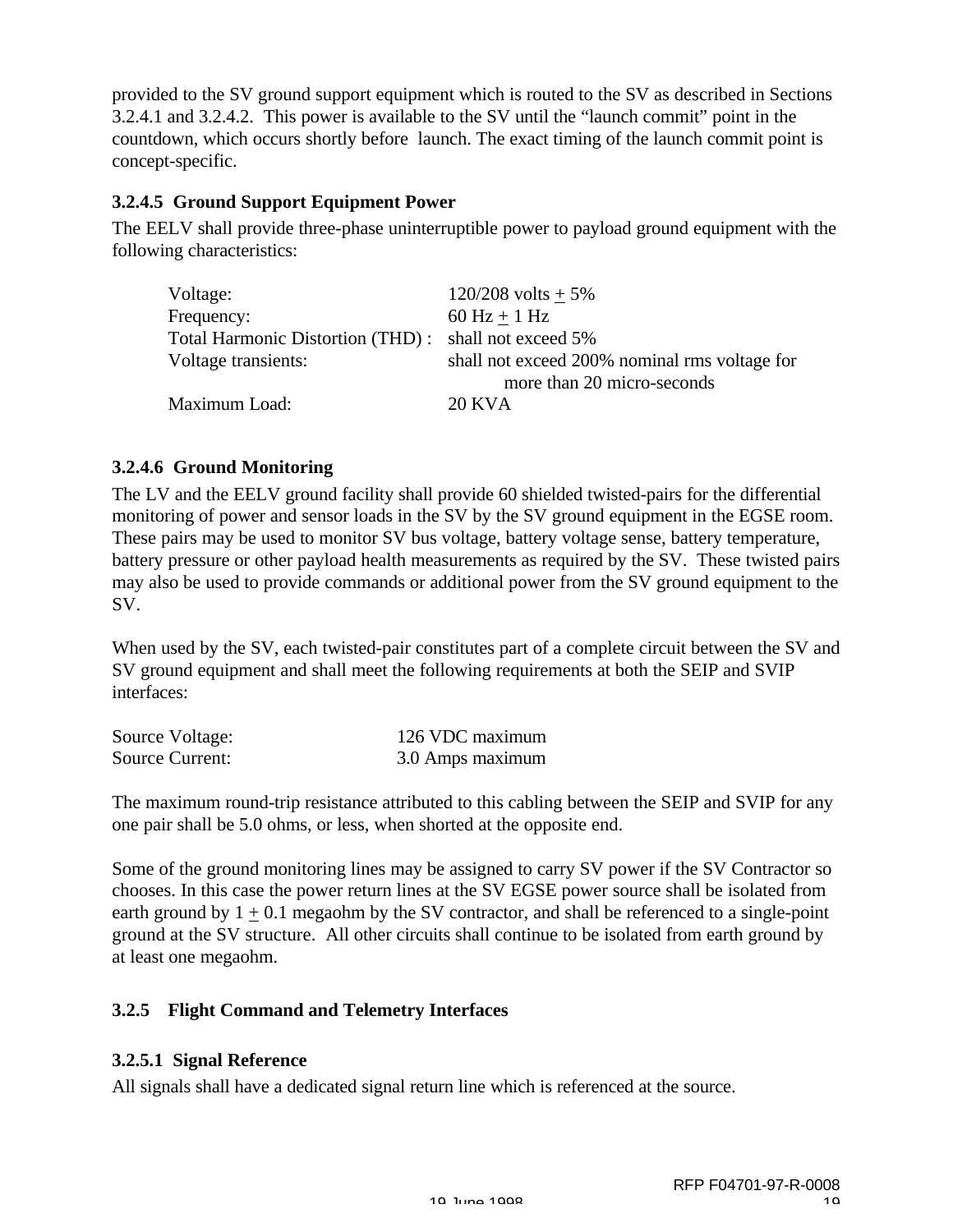#### **3.2.5.2 LV to SV Commands**

The LV shall provide 8 redundant pairs of SV contractor-definable control commands which can be configured as 28 volt discretes or switch closure functions. The SV contractor will select either all discrete commands or all switch closures.

The LV telemetry shall indicate the state of each command.

The LV shall provide the capability to issue the commands in any sequence with a maximum of ten events per command. An event is defined as the change of state (on or off) of one of the commands.

The capability shall be provided to reference the initiation of commands to Upper Stage guidance events, mission times, and/or selected mission scheduled events.

#### **3.2.5.2.1 Discrete Commands**

The LV provided discrete commands shall have the following characteristics at the SEIP:

| Voltage:     | "On" state $+23$ VDC minimum to $+33$ VDC maximum |
|--------------|---------------------------------------------------|
| Current:     | 500 mA maximum per discrete                       |
| Pulse Width: | 10 sec maximum                                    |
|              | 20 msec minimum                                   |

The discrete command circuits in the SV shall be isolated from SV structure by a minimum of 1 megaohm.

#### **3.2.5.2.2 Switch Closure Functions**

The LV provided switch closure functions shall accommodate the following electrical characteristics at the SEIP:

| Voltage:        | $+22$ VDC minimum to $+32$ VDC maximum |
|-----------------|----------------------------------------|
| Current:        | 1 Ampere maximum                       |
| Pulse Width:    | 10 sec maximum                         |
|                 | 20 msec minimum                        |
| Leakage Current | $1 \text{ mA}$                         |

The switch closure circuits in the LV shall be isolated from LV structure by a minimum of 1 megaohm.

#### **3.2.5.3 SV/LV Telemetry Interface**

The LV shall provide the capability to accept two channels of serial data from the SV at the SEIP for interleaving into the LV's telemetry stream to the ground. Prior to launch, this LV telemetry will be available for ground operations and space vehicle testing purposes, as specified by the LV/SV ICD.

Each channel shall consist of both a data circuit, using non-return to zero-phase L (NRZL), and a clock circuit. When utilized by the SV, each circuit shall consist of a differential RS-422 line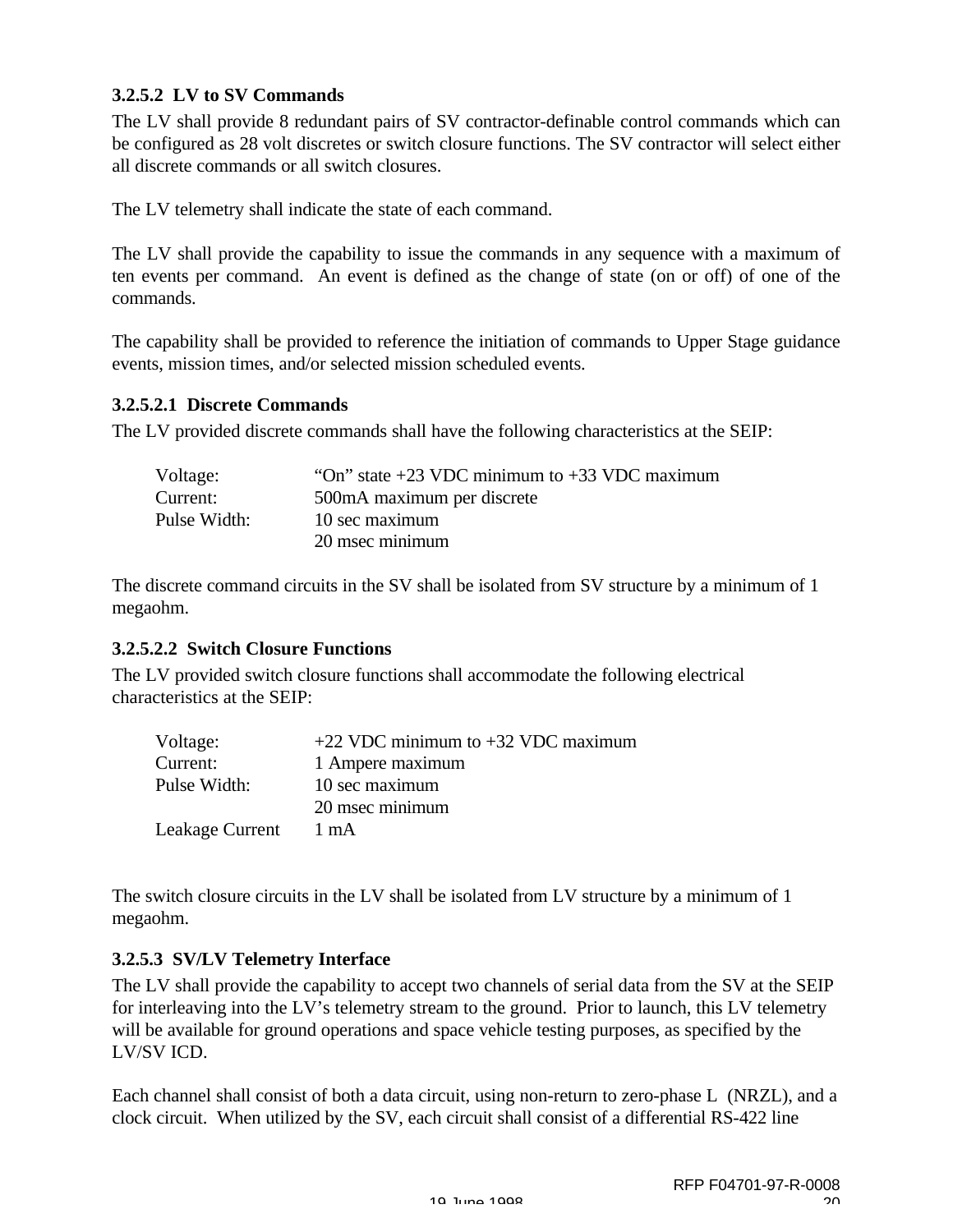driver pair from the SV and a corresponding differential receiver in the LV. Data shall be sampled by the LV on the false-to-true (logic low to high) transition of the clock.

The LV shall be capable of receiving at least two Kbps of data per channel. The data rate from the SV shall not exceed two Kbps per channel. However, the combined data rate of both channels shall not exceed two Kbps at any one time. Data format and content requirements imposed on the SV will be defined by the SV/LV ICD.

## **3.2.5.4 SV Radio Frequency Links**

EELV shall facilitate the transmission of Space Vehicle RF telemetry, both during ground operations and from liftoff through SV separation. EELV does not provide encryption for SV telemetry or data whether broadcast (RF) or hardline. All telemetry will be handled as unclassified data (both on the ground and in flight). EELV shall facilitate RF uplink commands to the spacecraft during ground operations through liftoff.

#### **3.2.5.5 State Vector Data**

There is no provision for furnishing state vector or attitude data directly across the SIP to the SV at spacecraft separation. SVs needing state vector or attitude data will be handled on a mission unique basis*.*

When required by the SV, the best estimate of state vector and attitude data at the time of separation detection will be provided to the spacecraft operators in as close to real time as possible (with a maximum of 20 minutes) after receipt of data at the LV contractor's facility.

#### **3.2.6 Electromagnetic Compatibility**

The requirements for electromagnetic compatibility are outlined in the following sections. These requirements may be tailored for each specific payload. Individual SV circuit susceptibilities will be addressed as part of the negotiated SV/LV ICD process.

#### **3.2.6.1 Radiated Emissions**

Unintentional radiated narrowband magnetic field levels produced by subsystems, and components are mission-unique and will be negotiated as part of the SV/LV ICD process.

#### **3.2.6.1.1 SV Radiation Narrowband**

The SV intentional and unintentional radiated emissions shall not exceed the maximum allowable emissions curve of Figure 11. Information on the SV emitters and receivers (power, frequency, E-field levels, and sensitivity of receivers) shall be supplied to the EELV contractor. The limit applies at the SIP, and shall account for the increased field level caused by radiating inside the fairing cavity. Payload emitter radiation inside an enclosed fairing will create standing waves and exceed the field levels calculated assuming free-space conditions. Payload fairing RF energy focusing shall be considered when determining the maximum field levels at the SIP.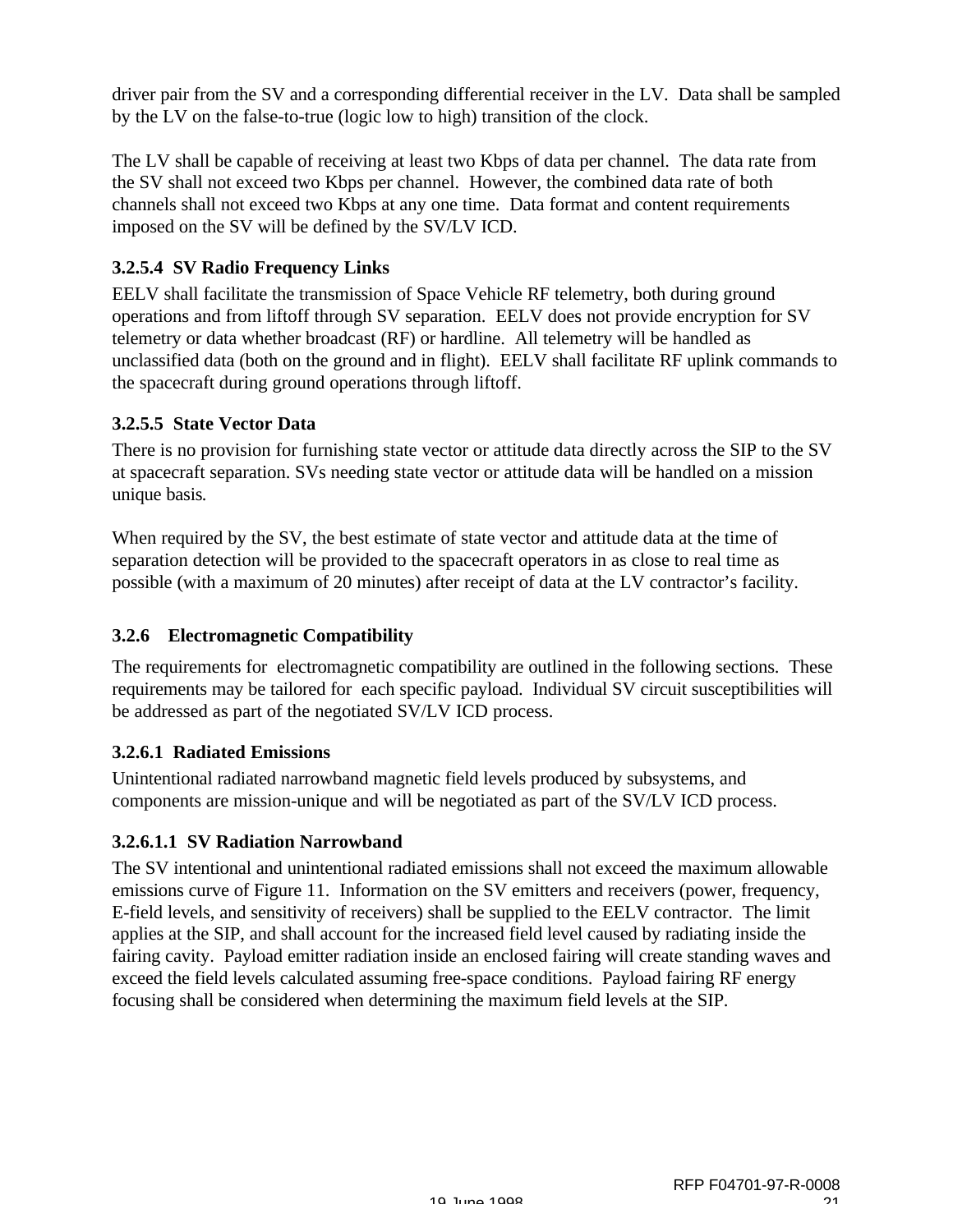

**Figure 11 - Maximum Allowable Narrowband SV Radiated E-Fields**

# **3.2.6.1.2 SV Radiation Broadband**

The SV unintentional broadband radiated emissions shall not exceed the maximum allowable emissions curve of Figure 12.



**Figure 12 - Maximum Allowable Broadband SV Radiated E-Fields**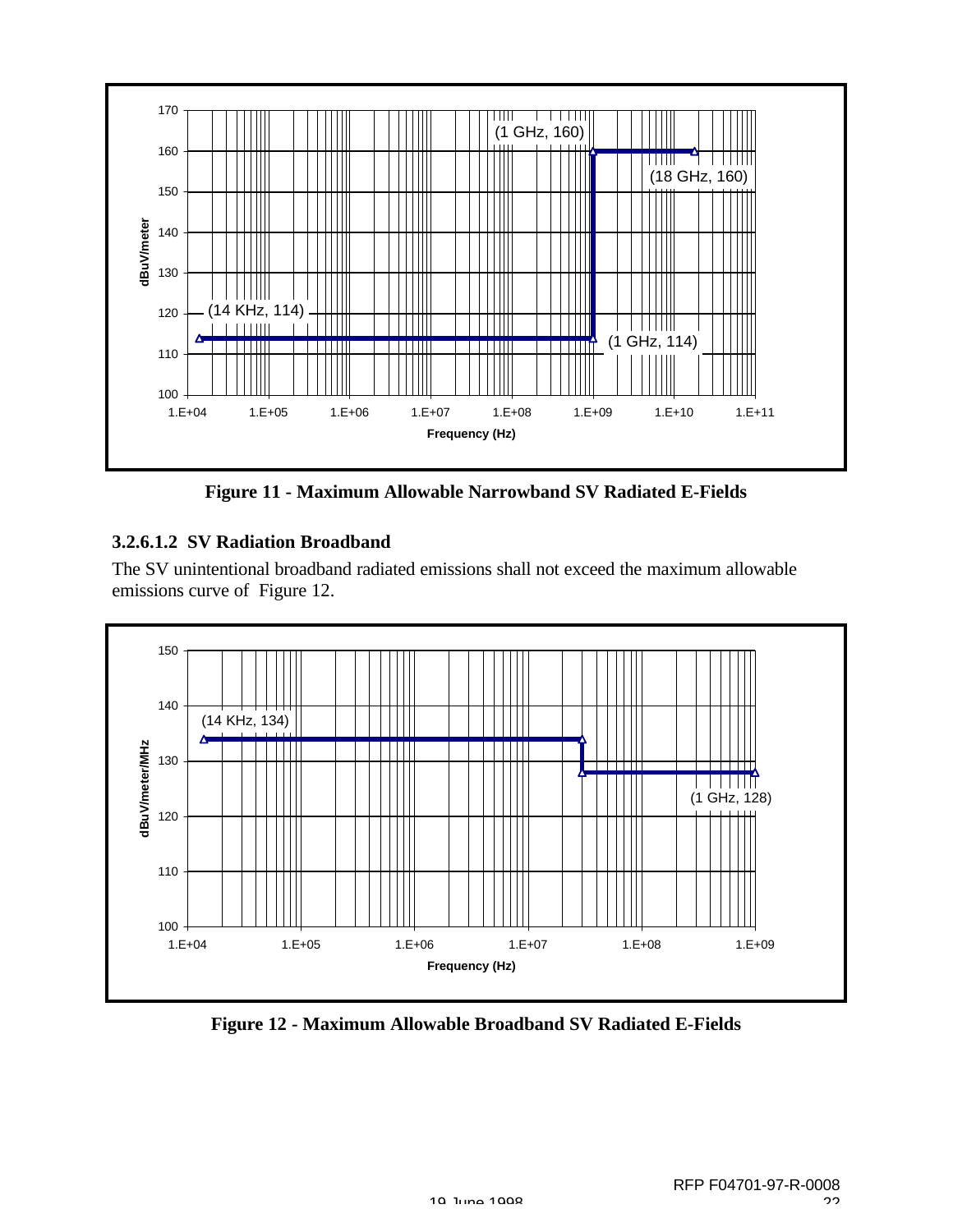# **3.2.6.1.3 LV Radiation Narrowband**

The LV narrowband intentional and unintentional radiated emissions at the SIP shall not exceed the maximum allowable emissions curve of Figure 13. Information on the EELV emitters and receivers (power, frequency, E-field levels, and sensitivity of receivers) shall be supplied to the payload contractor. The levels shown in the figure will be notched at frequencies which are dependent the selected EELV configuration.

## **3.2.6.1.4 LV Radiation Broadband**

The LV unintentional broadband radiated emissions shall not exceed the maximum allowable emissions curve of Figure 14 at the standard interface plane.

#### **3.2.6.1.5 Broadband Radiated Emissions Due to Electrostatic Discharge**

The LV and SV materials shall be chosen such that the maximum broadband radiated emissions caused by an electrostatic discharge shall not exceed the levels defined in Figure 15 at the standard interface plane.

## **3.2.6.1.6 PLF Electrostatic Discharge**

Electrostatic charge on the PLF shall not be discharged directly to any portion of the SV surface when the SV to PLF distance is equal to or greater than the SV/PLF minimum hardware to hardware clearance as defined in the mission specific ICD.

## **3.2.6.1.7 PLF Broadband E-Field Limits**

Maximum electric fields as derived 1 cm from the PLF internal surface shall not exceed the broadband E-field levels stated in Figure 16.



**Figure 13 - Maximum Allowable Narrowband LV Radiated E-Fields.**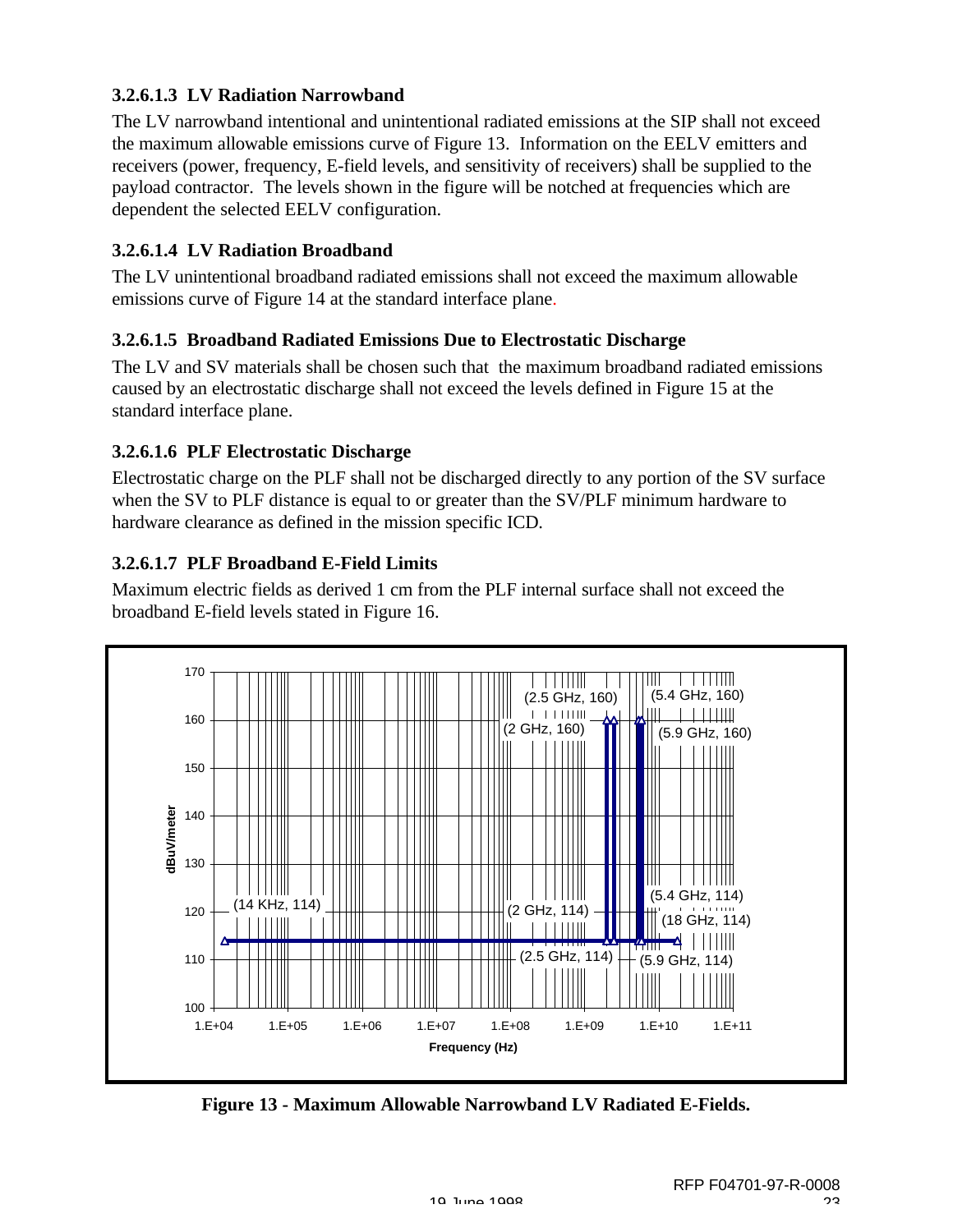

**Figure 14 - Maximum LV Radiated Broadband Emissions**



**Figure 15 - Maximum Allowable Broadband Radiated E-Fields (ESD Source)**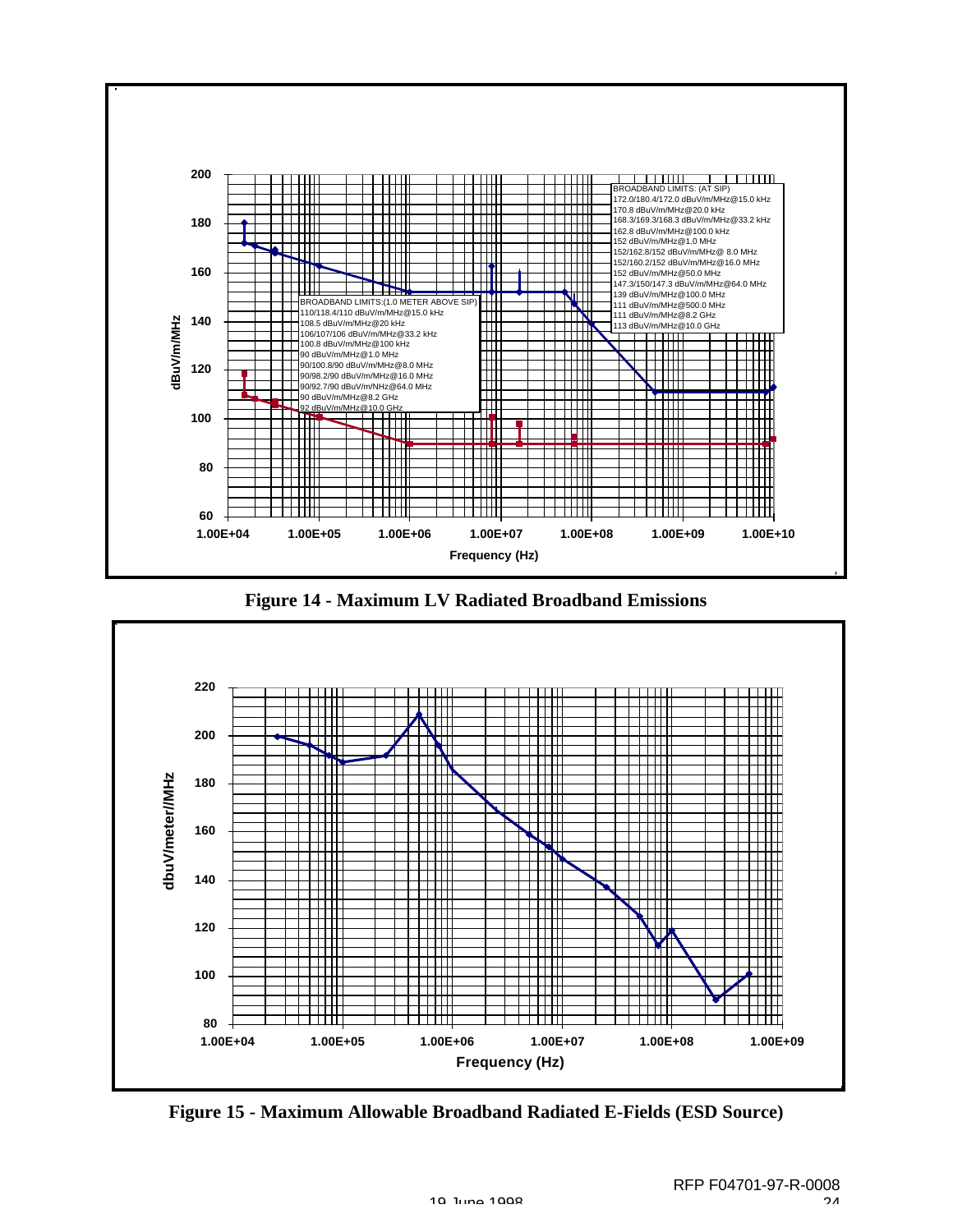# **3.2.6.2 Electromagnetic Interference Safety Margin (EMISM)**

Electromagnetic Interference Safety Margins (EMISMs) shall be included in the design process to account for variability in system and subsystem components, and for uncertainties involved in verification of system level design requirements. EMISMs of at least 20 dB for Category I interface circuits involving ordnance, and at least 6 dB for Category I non-ordnance and Category II interface circuits are required.

## **3.2.6.3 Range Compatibility**

The flight configured LV/SV shall be compatible with the launch site RF requirements (may include RF mitigation measures coordinated with the launch site). The LV and SV shall each be responsible for the individual system compatibility with the worst case theoretical value.



**Figure 16 - E-Field Strength Derived Radially 1 cm from PLF Inner Surface**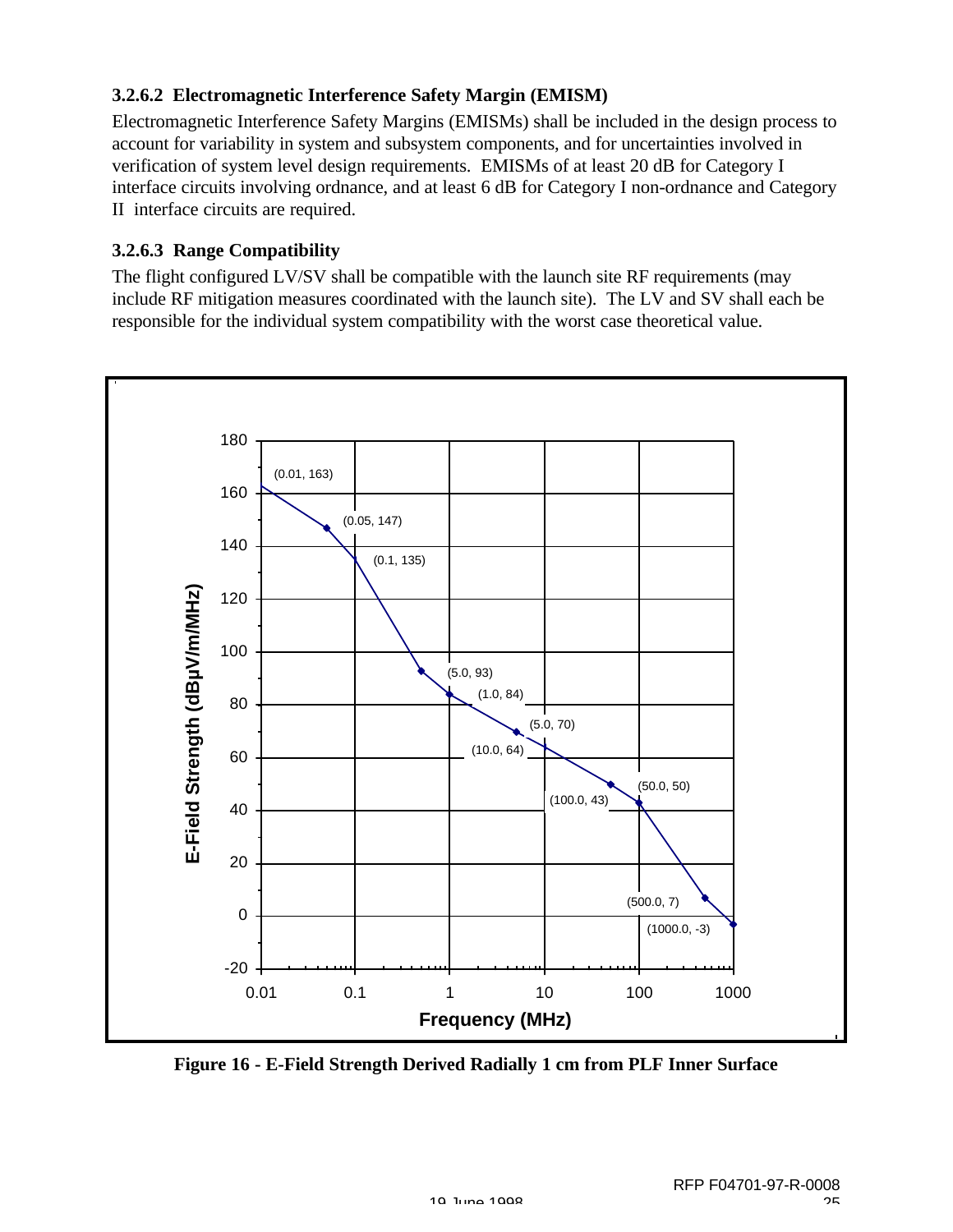## **3.2.7 Grounding, Bonding, and Referencing**

## **3.2.7.1 Electrical Bonding**

Electrical bonding of mechanical interfaces shall be implemented for management of electrical current paths and control of voltage potentials to ensure required system performance, and to mitigate personnel hazards. Electrical bonding provisions shall be compatible with corrosion control requirements. The launch vehicle/payload interface shall provide a conductive path for electrical bonding of the payload to the launch vehicle. The maximum electrical bonding resistance between the payload and launch vehicle shall be 2.5 milliohms, and shall be verifiable by measurement when they are mated.

#### **3.2.7.2 Interface Connector Bonding**

Connector shells shall be bonded to structure. Bonding resistance at these points shall be 2.5 milliohms maximum. The bonding resistance of the cable shield termination path through the mating connector assemblies to the interface shall not exceed 10 milliohms, with no more than 2.5 milliohms across a single joint.

#### **3.2.7.3 Chassis Ground Current**

Chassis grounds shall not intentionally be used to conduct power or signal currents.

#### **3.2.7.4 PLF Acoustic and Thermal Blanket Layer Interconnection**

Metallized (VDA, VDG, etc.) surfaces and semi-conductive ( $\leq 10^9$  ohms per square) layers of thermal (acoustic) insulation blankets shall be designed such that all layers are electrically interconnected. The resistance between any two metallized layers shall be less than or equal to 100 ohms. The resistance between any two semi-conductive layers shall be less than or equal to 10<sup>9</sup> ohms. Existing thermal insulation (acoustic) blanket designs shall be reviewed for acceptance.

#### **3.2.7.5 PLF Acoustic and Thermal Blanket Grounding**

Acoustic and thermal insulation blankets shall be connected to the nearest available chassis ground point. The grounding resistance for metallized (VDA, VDG, etc.) layers of the thermal insulated blankets and chassis shall be less than or equal to 100 ohms. The grounding resistance for semiconductive ( $\leq 10^9$  ohms per square) layers of the thermal insulative blankets and chassis shall be less than or equal to  $10^9$  ohms. There shall be at least one ground point in each square meter of the blanket surface with a minimum of two ground points per blanket. Existing thermal (acoustic) insulation blanket designs shall be reviewed for acceptance.

#### **3.2.8 Separation Ordnance, Power, and Circuits**

Separation ordnance power shall be provided by LV to the primary and redundant SV-provided initiators. Each SV separation ordnance circuit (primary and redundant) shall use separate power sources and separation circuits.

The LV ordnance circuits to the SV shall be isolated from the SV structure by a minimum of 1.0 megohms except for the Electrical Static Discharge (ESD) protective devices.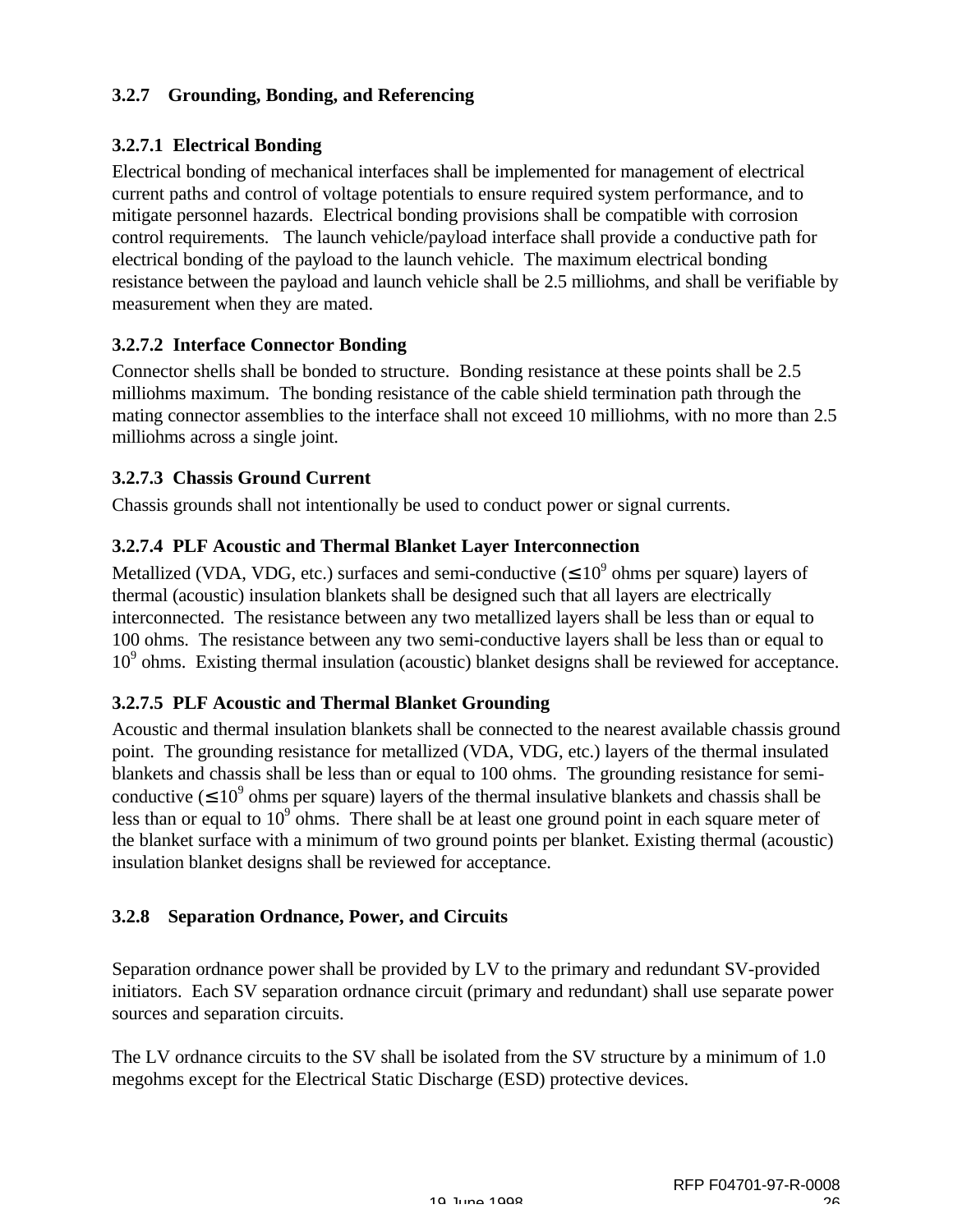The firing circuit harnesses shall be shielded to provide a 20 dB minimum margin above the EED's firing threshold, as specified in Section 3.2.2.2.

A total of 16 electro-explosive device (EED) firing circuits, 8 primary and 8 redundant, shall be provided by the LV to the SIP for the SV separation from its adapter. EEDs used will be low voltage, 1 ampere/1 watt no-fire designs that have an internal bridge wire with a resistance of approximately 1.0 ohm.

Both primary and redundant separation ordnance firing signals shall be capable of firing one EED at a time or up to the whole group of 8 at the same time.

The total allowable SV resistance for each EED circuit (i.e. from SIP through SV-adapter to SV and return to SIP including EED resistance) shall be in the range of 0.9 to 2.0 ohms.

Firing signals shall be a single pulse with a duration in the range of  $40 + 10$  milliseconds. The firing signal current for each EED circuit shall be at least 5.0 amperes (*i.e.*, a total of 40 amperes minimum if firing 8 at the same time)**.** The firing current shall also be limited at any time to 18 amperes maximum for each EED circuit.

Primary and redundant firings shall be separated at the SV's discretion by a duration of either less than 5 milliseconds or 80+10 milliseconds of the leading edges of the firing signals as depicted in Figure 17. The SV will specify to the LV the desired firing sequence and firing signal separation choice.

#### **3.2.8.1 Separation Indication**

The SV shall provide 2 separation breakwires for sense by EELV in separate interface connectors. These shall be isolated from the SV structure by a minimum of 1 megaohm.

Loopback characteristics of these lines are as follows:

Maximum Resistance: 1.00 ohm Minimum Resistance after break: 1 Megaohm.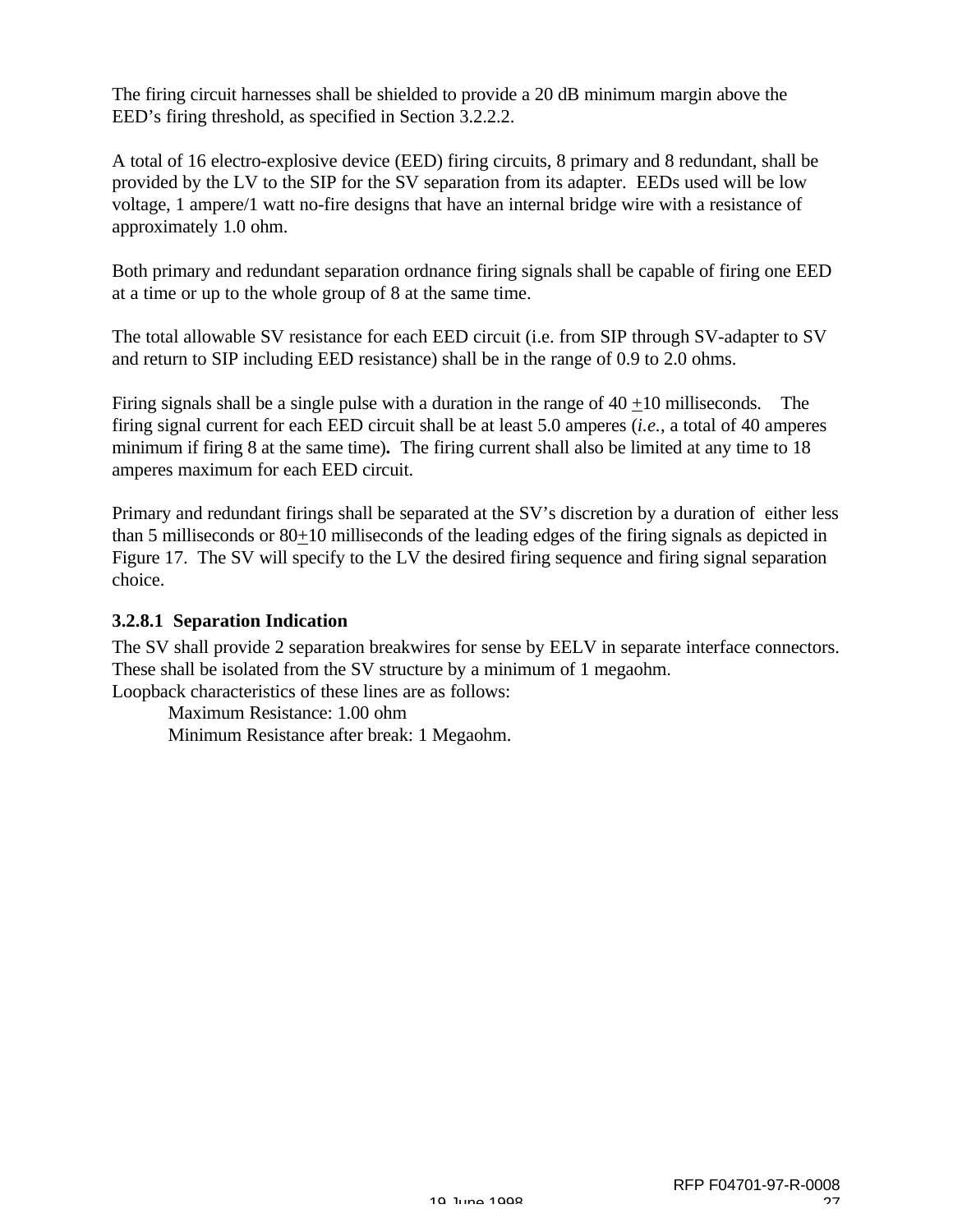

**Figure 17 - Ordnance Timing**

# **3.3 Fluid Interfaces and Services**

The LV shall provide support for fluid services as specified in the following paragraphs. There are no provisions for fueling spacecraft at LV facilities (including the launch pad) as a standard service. Considerations for SV detanking are covered in Section 4.5.

# **3.3.1 Coolant**

No cooling fluids other than gaseous nitrogen or air are provided to the SV. These are discussed in Section 3.3.2 below. Liquid cooling fluids may be provided on a mission-unique basis.

# **3.3.2 Air Conditioning**

# **3.3.2.1 Payload Compartment Air Characteristics and Flow**

The LV will provide an air conditioning duct located at the top of the standard payload envelope cylinder, directed not to impinge directly on the payload. The standard duct is switchable to provide air or nitrogen flow from a redundant source as determined by the LV and as specified below. In addition, the launch pad air conditioning provisions shall not preclude the routing of a fly-off umbilical fitting located at the base of the payload fairing in addition to the standard duct to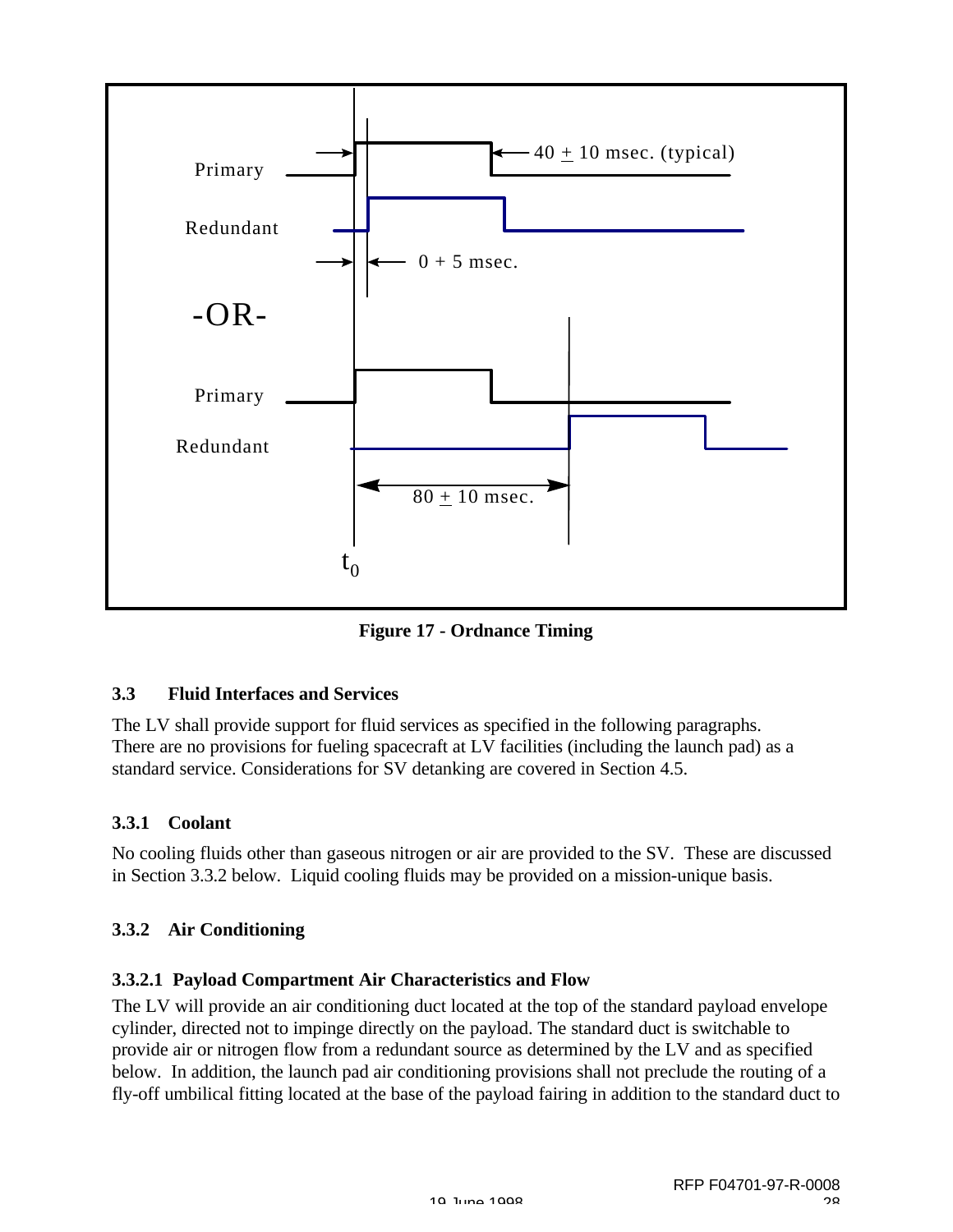the top of the fairing. Air conditioning will be available from SV encapsulation through launch with periods of interruption as negotiated in the LV/SV ICD.

**Air.** Air flow is provided with the following characteristics:

- Inlet temperature and relative humidity: 50-85°F (controllable to  $\pm$ 5°F) with 20-50% relative humidity and 50-70°F (controllable to  $+5$ °F) with 35-50% relative humidity when required for sensitive operations - Inlet cleanliness: Class 5000 guaranteed (HEPA filters not DOP tested) - Inlet mass flow rates (air): HLV: 200-300 lb./min. (controllable to  $\pm$  12.5 lb/min.) MLV: 80-160 lb./min. (controllable to  $+5$  lb/min. after start-up period) - Flow velocity: The payload air distribution system shall provide a maximum air flow velocity less than 32 fps for MLV in all directions and 35 fps for HLV in all directions. There will be localized areas of higher flow velocity at, near, or associated with the air conditioning duct outlet. Maximum air flow velocities correspond to maximum inlet mass flow rates. Reduced flow velocities are achievable at lower inlet mass flow rates.

The LV shall provide for the capability to divert up to 40% of the air flow to the aft portion of the payload envelope.

**N2.** There is no provision for purge of the entire PLF with GN2 prior to launch as a standard spacecraft service. This type of purge is considered a mission-unique service.

#### **3.3.3 SV Instrument Purge (GN2)**

The LV integration facility shall have provisions for both Grade B and high purity Class C  $GN_2$  to supply purges for individual SV instruments. The characteristics of this  $GN_2$  are as follows:

| - Inlet dewpoint:    | Maximum of $-35$ ° F                                |
|----------------------|-----------------------------------------------------|
| - Inlet cleanliness: | Class 5000 guaranteed (HEPA filters not DOP tested) |
| - Flow rate:         | 0-500 standard cubic feet per hour (SCFH)           |

This provision shall not preclude SV-provided carts from being used for higher purity or higher flow rate SV instrument purges.

#### **3.3.4 GHe**

There is no provision for providing gaseous Helium to the payload.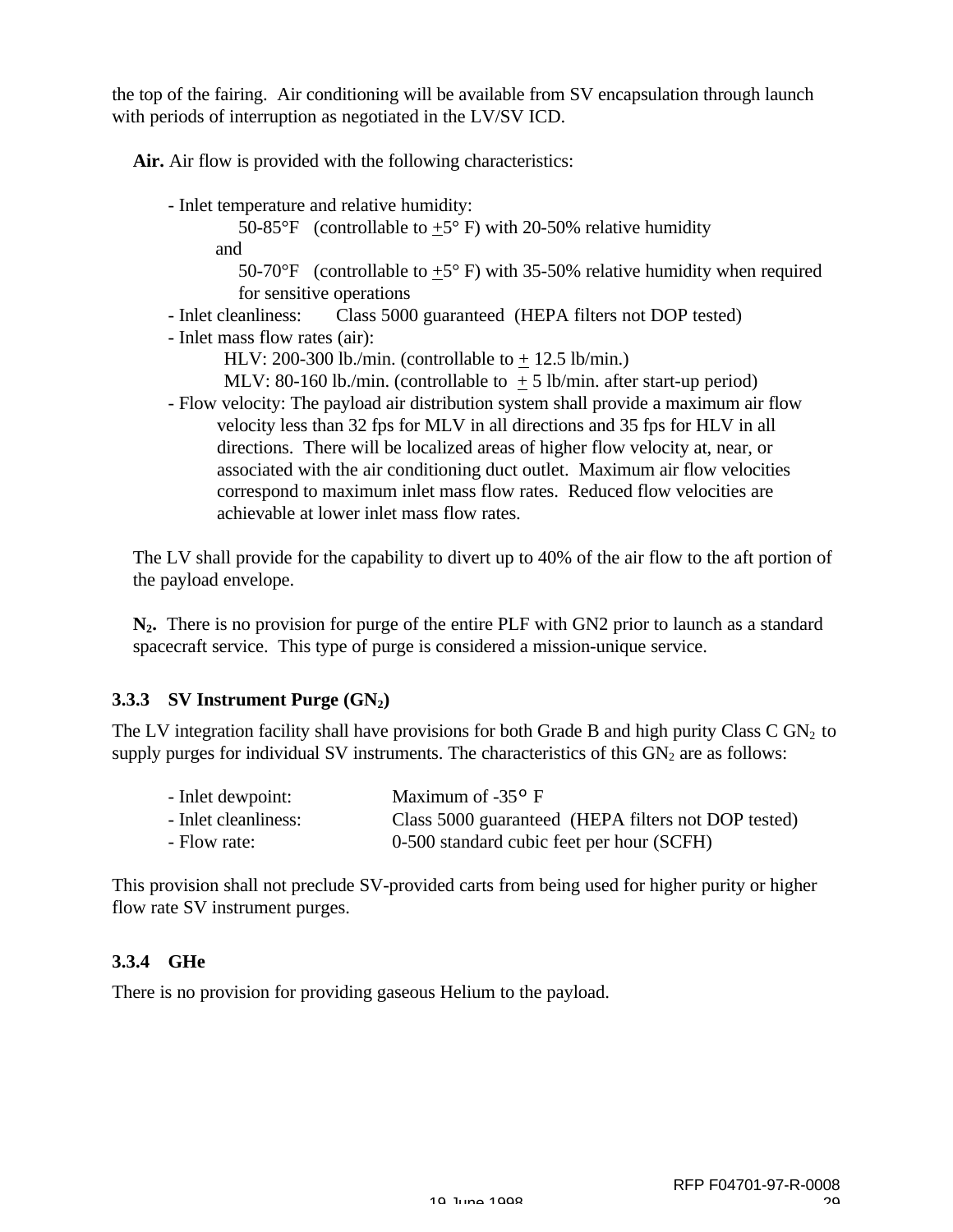#### **3.4 Environmental Conditions**

## **3.4.1 SV Compartment Thermal Environment**

The worst case thermal environment in the space vehicle compartment inside the fairing during ascent is defined in Figure 18. The surfaces seen by the SV will generally fall into one of two categories: Surfaces with low emissivity ( $e \le 0.3$ ) and those of higher emissivity ( $e \le 0.9$ ). Maximum temperatures as a function of the time from launch, 300°F for a surface emissivity of 0.3 and 200° for a surface emissivity of 0.9, are shown in the plot. The exact configuration and percentages of each type of surface is both mission specific and LV concept specific. Temperatures may exceed those shown but in no case shall the total integrated thermal energy imparted to the spacecraft exceed the maximum total integrated energy indicated by the temperature profile shown in Figure 18.



**Figure 18 - Maximum PLF Inner Surface Temperatures**

# **3.4.2 Free Molecular Heating**

The maximum instantaneous 3-sigma Free Molecular Heating on spacecraft surfaces perpendicular to the velocity vector at the time of fairing separation shall not exceed 320 Btu/hr-ft<sup>2</sup>. Lower or higher values may be achieved at the expense of LV performance and will be addressed on a case-by-case basis.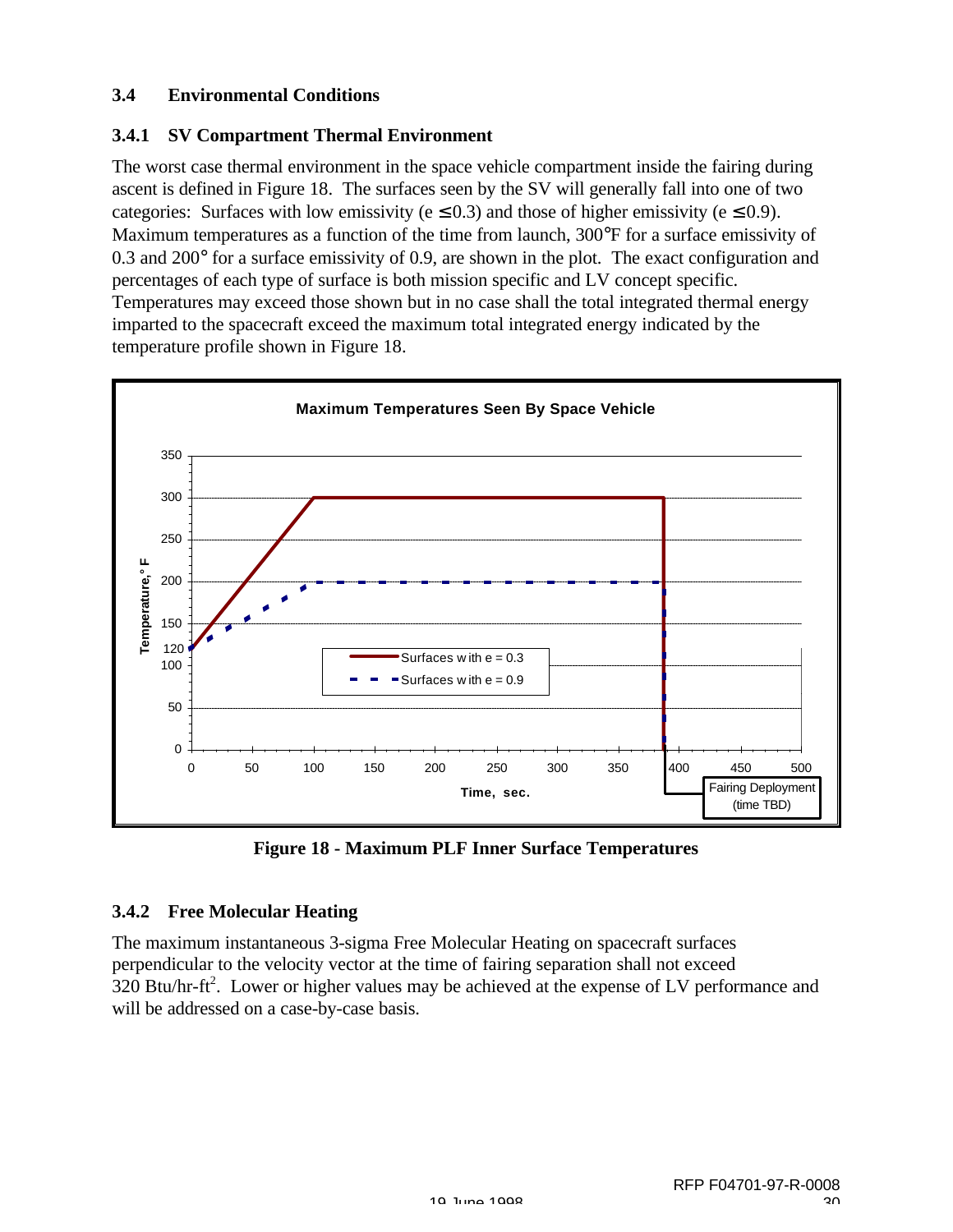#### **3.5 Contamination Control**

#### **3.5.1 Cleanliness**

Exposed LV surfaces within the payload fairing shall be cleaned and inspected to be free of visible particles with the unaided eye (except for vision corrected to 20-20), with a 100-125 ft-candle light at a distance of 6 to 18 inches. Non-volatile residue left on the above surfaces shall not exceed 1.0 mg/ft<sup>2</sup>.

All payloads (SV, adapter, etc) that have a specific contamination requirement shall, at the time of SV/LV mating, demonstrate a state of cleanliness that is consistent with their contamination requirement.

#### **3.5.2 Impingement**

LV plume impingement shall be controlled in accordance with the requirements given in the SPRD.

#### **3.5.3 Windborne Contamination**

The Launch Vehicle shall provide protection to the SV from windborne contamination and maintain the cleanliness levels of Section 3.5.1 from payload transport to the launch pad through lift-off.

#### **3.5.4 Flight Contamination**

#### **3.5.4.1 Particulate**

Particulate contamination levels from the Launch Vehicle shall not exceed 1% surface obscuration from payload encapsulation through CCAM.

#### **3.5.4.2 Molecular**

Molecular contamination levels from the Launch Vehicle shall not exceed 150 angstroms from payload encapsulation through CCAM.

#### **3.5.5 Material Selection**

#### **3.5.5.1 Non-Metallic Materials**

Selection of nonmetallic materials shall include consideration of wear products, shedding and flaking properties in order to reduce particulate contamination. The nonmetallic materials within the PLF volume exposed to thermal vacuum shall not exceed a total mass loss of less than or equal to 1.0% and volatile condensable matter less than or equal to 0.1% when tested per ASTM E-595 or equivalent method. Exceptions for usage on the flight vehicle are below:

Final acceptance of nonmetallic materials shall be determined by analysis of the material outgassing and deposition characteristics. If materials needed for specific applications or used in existing design do not meet these requirements but the sum total determined by analysis meets the flight contamination requirements, a material usage agreement, including rationale for use of the materials shall be issued by the cognizant Parts Materials and Processes (PMP) engineer and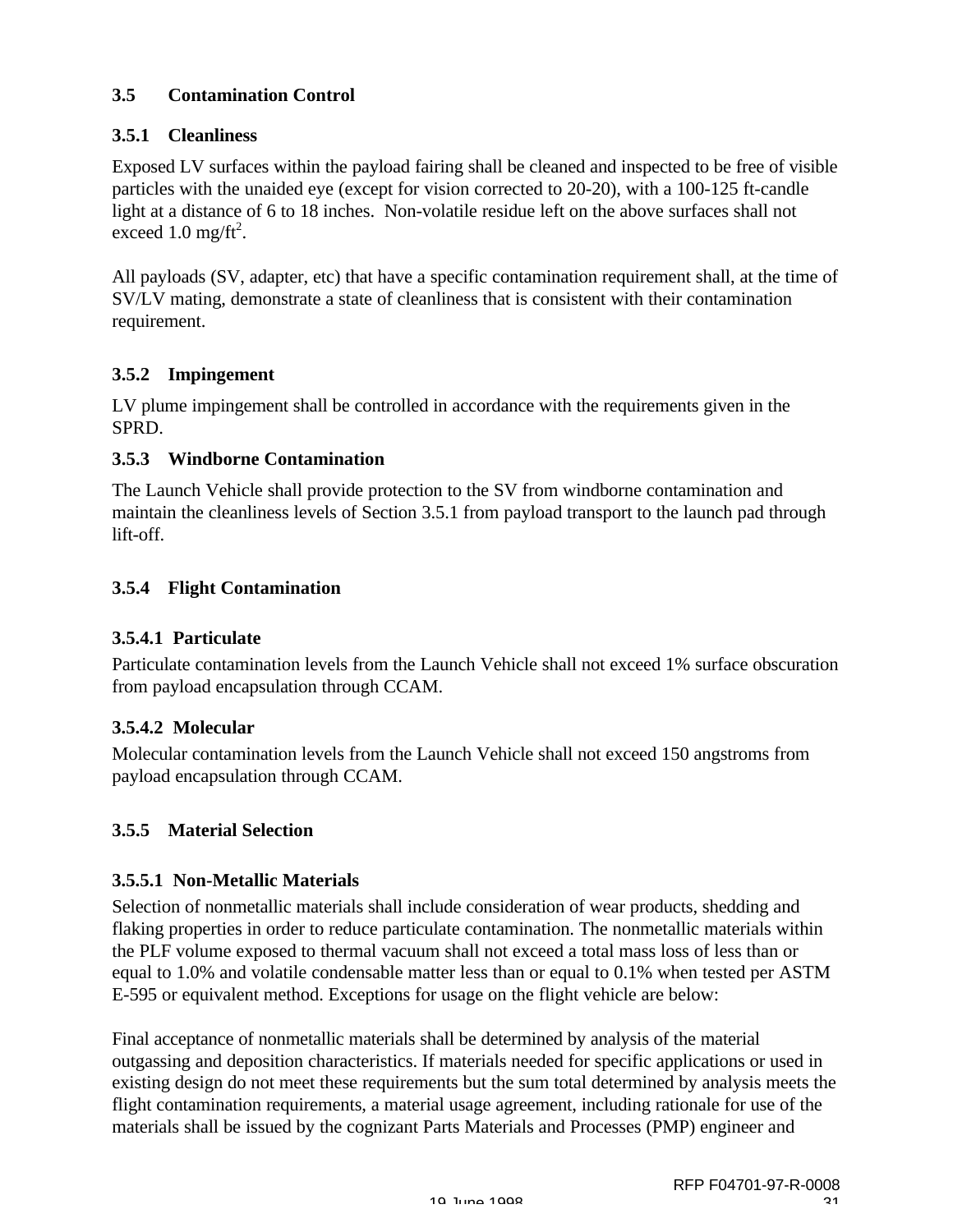provided upon request to the Air Force, satellite contractor or Launch System Integration Contractor (LSIC). Specific criteria for material selection may be dependent upon payload unique requirements. The list for each material requesting a materials usage agreement shall include the following:

- 1. Manufacturer's trade name of the product or material
- 2. Manufacturer of the material
- 3. Thermal and vacuum stability data
- 4. Rationale for use of non-approved materials including the mass, surface area and location of the material used
- 5. Contribution of the total outgassing/deposition environment

#### **3.5.5.2 Metallic Materials**

The selection of metallic materials shall include consideration of corrosion, wear products shedding and flaking in order to reduce particulate contamination. Dissimilar metals in contact shall be avoided unless adequately protected against galvanic corrosion.

Mercury, compounds containing mercury, zinc plating, cadmium parts and cadmium plated parts shall not be used on flight or LV ground support equipment that comes into direct contact with SV flight hardware.

Pure tin or tin electroplate shall not be used except when refused, re-flowed, or alloyed with lead, antimony or bismuth.

#### **3.6 Acceleration Load Factors**

Figures 19, 20 and 21 define SV center-of-gravity acceleration values that when used to calculate LV/SV interface bending moments, axial loads and shear loads will yield maximum loads imposed by the LV on the SV at the SIP. For SV weights other than those given in these figures, adjustments to the axial accelerations should be made according to steady state acceleration vs. weight curves which are concept specific and will be provided during the EMD phase of the program. SV weights are to include any payload adapter which may be required.

Load factors for the preliminary design of the space vehicle structure should be derived for each space vehicle by taking into account the unique design features of the space vehicle and its interaction with the launch vehicle. However, these factors are to be no less than the values in figures 19, 20 and 21 (properly adjusted for spacecraft weight). Following the preliminary design, definition of SV structural loads will be accomplished by means of coupled loads analyses.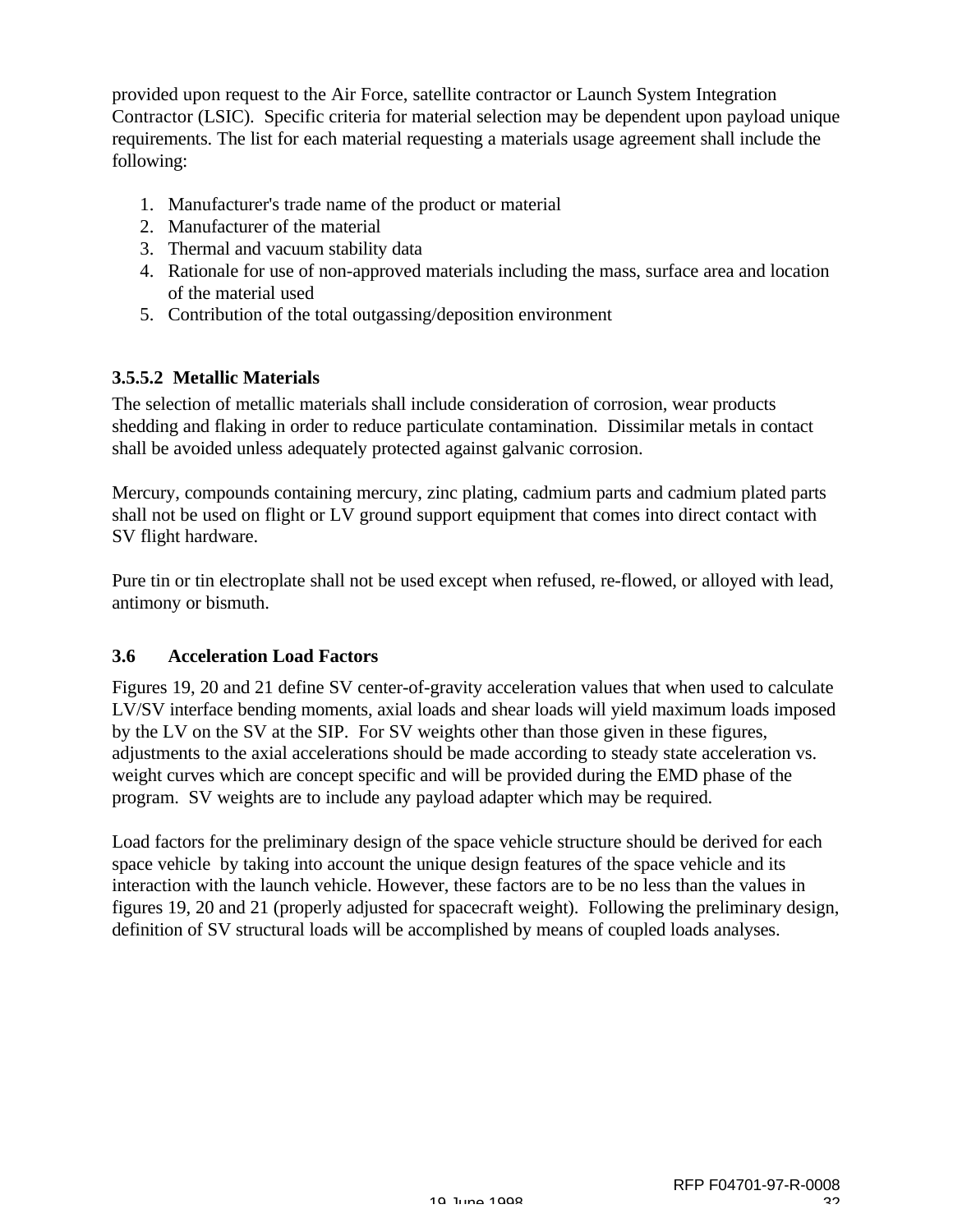





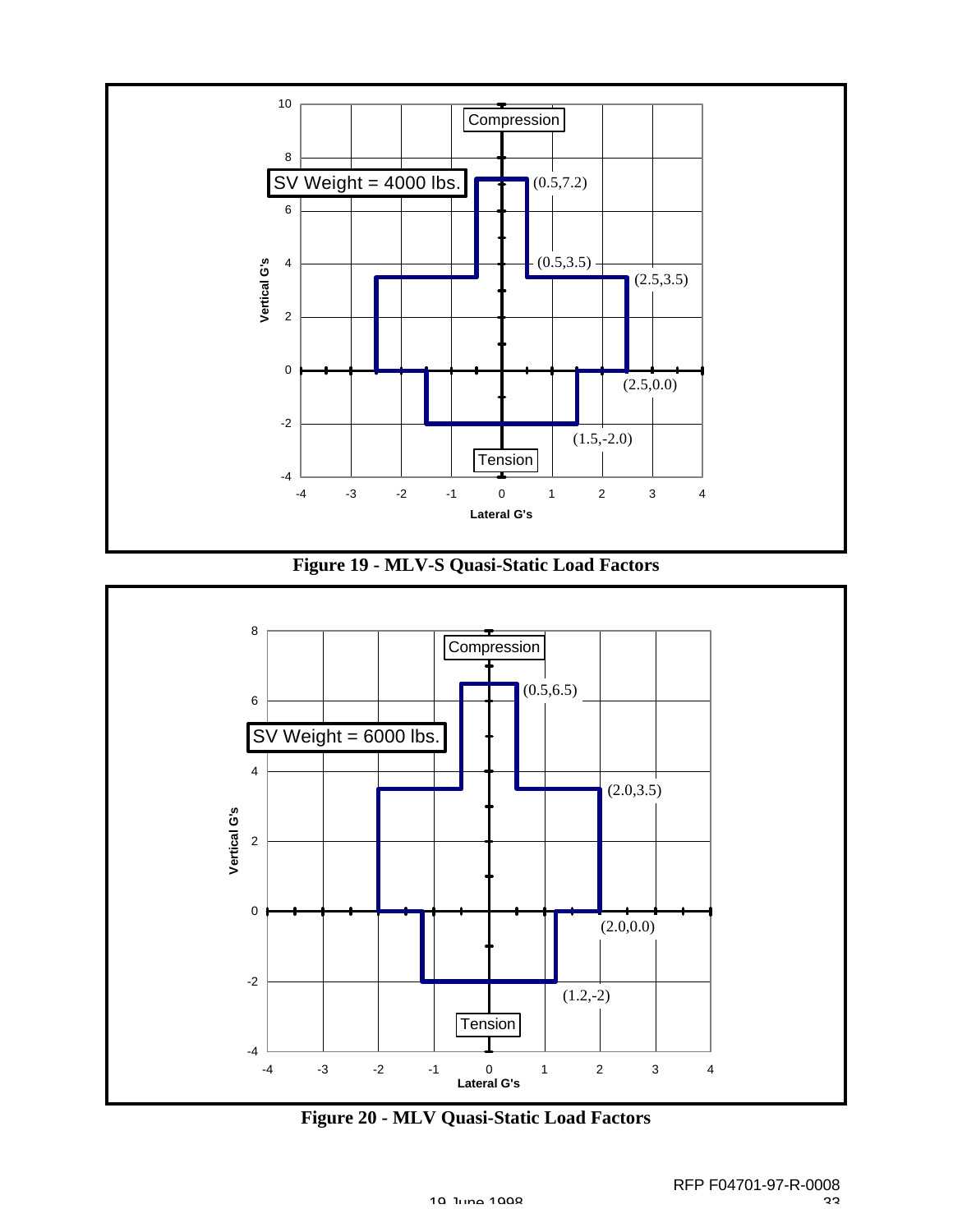

**Figure 21 - HLV Quasi-Static Load Factors**

# **3.7 Vibration**

The maximum in-flight vibration levels will be provided in the LV to SV ICD, but are not defined in this standard. SV design should be performed using the EELV acoustic data (provided in the next section).

# **3.8 Acoustics**

The SV maximum predicted sound pressure levels (value at 95th percentile with a 50% confidence) from liftoff through payload deployment shall not exceed the values provided in Table 3. The acoustic levels are plotted in Figures 22 and 23 as one-third octave band sound pressure levels versus one-third octave band center frequency for MLV and HLV, respectively. The values shown are for a typical SV with an equivalent cross-section area fill of 60 percent. The defined SV dynamic envelopes (refer to section 3.1.3) were used to calculate the 60 percent cross-section area fill. The provided acoustics levels have been adjusted to represent the equivalent sound pressure levels consistent with the standard acoustic test practice of locating control microphones 508 mm (20 inches) from the SV surface. Space Vehicles with a larger cross-sectional area than 60 percent will incur higher acoustic levels.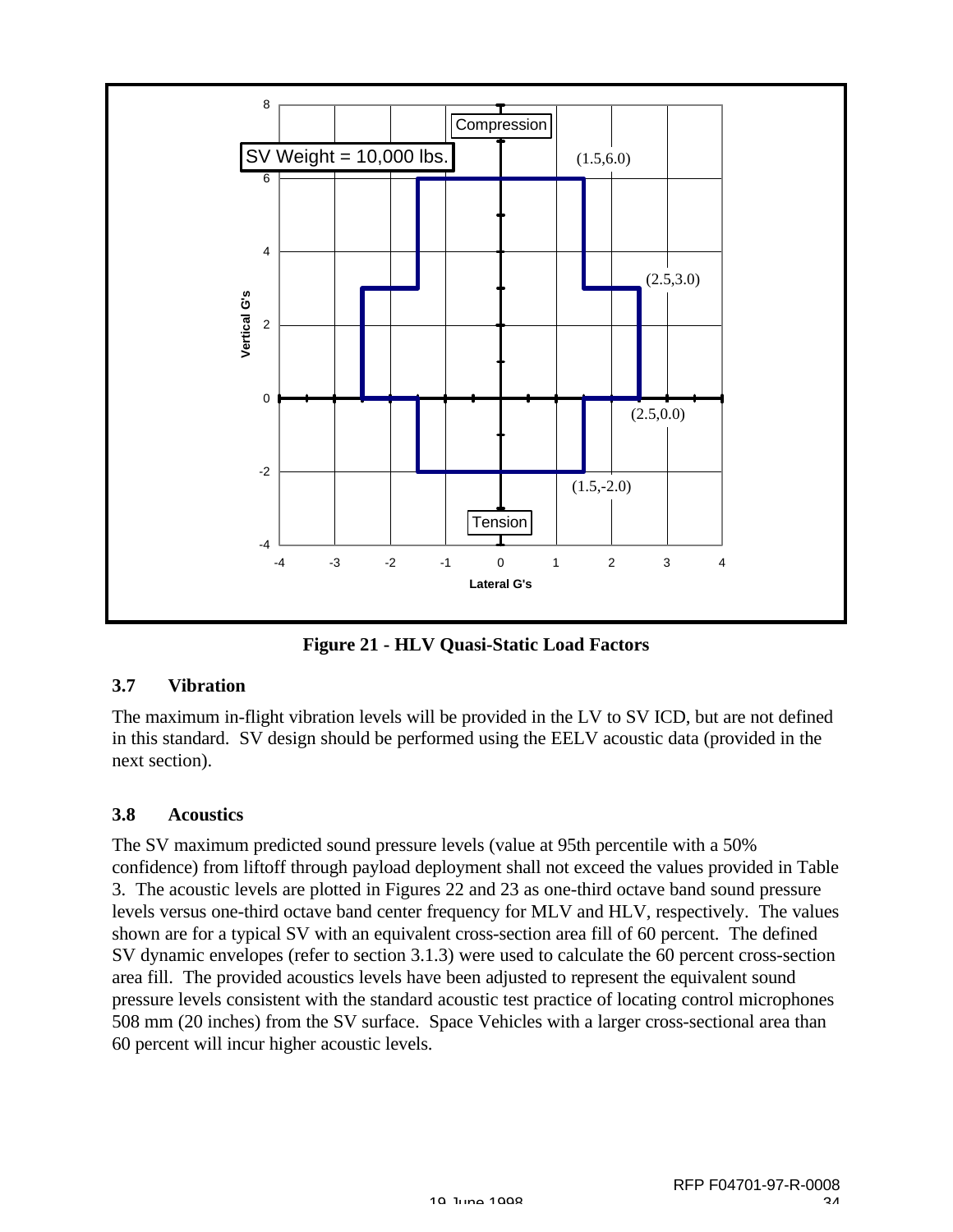

**Figure 22 - MLV Acoustic Levels**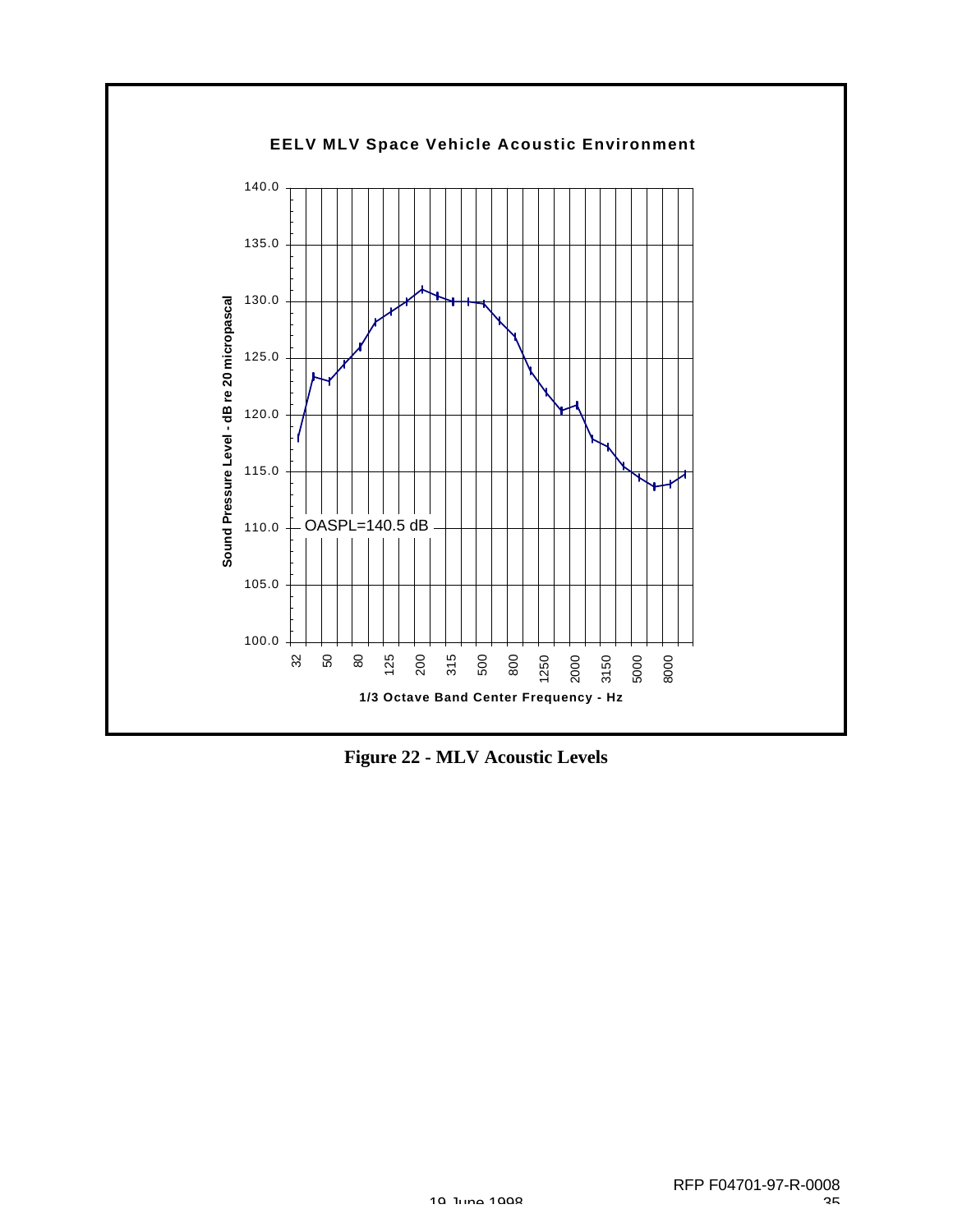

**Figure 23 - HLV Acoustic Levels**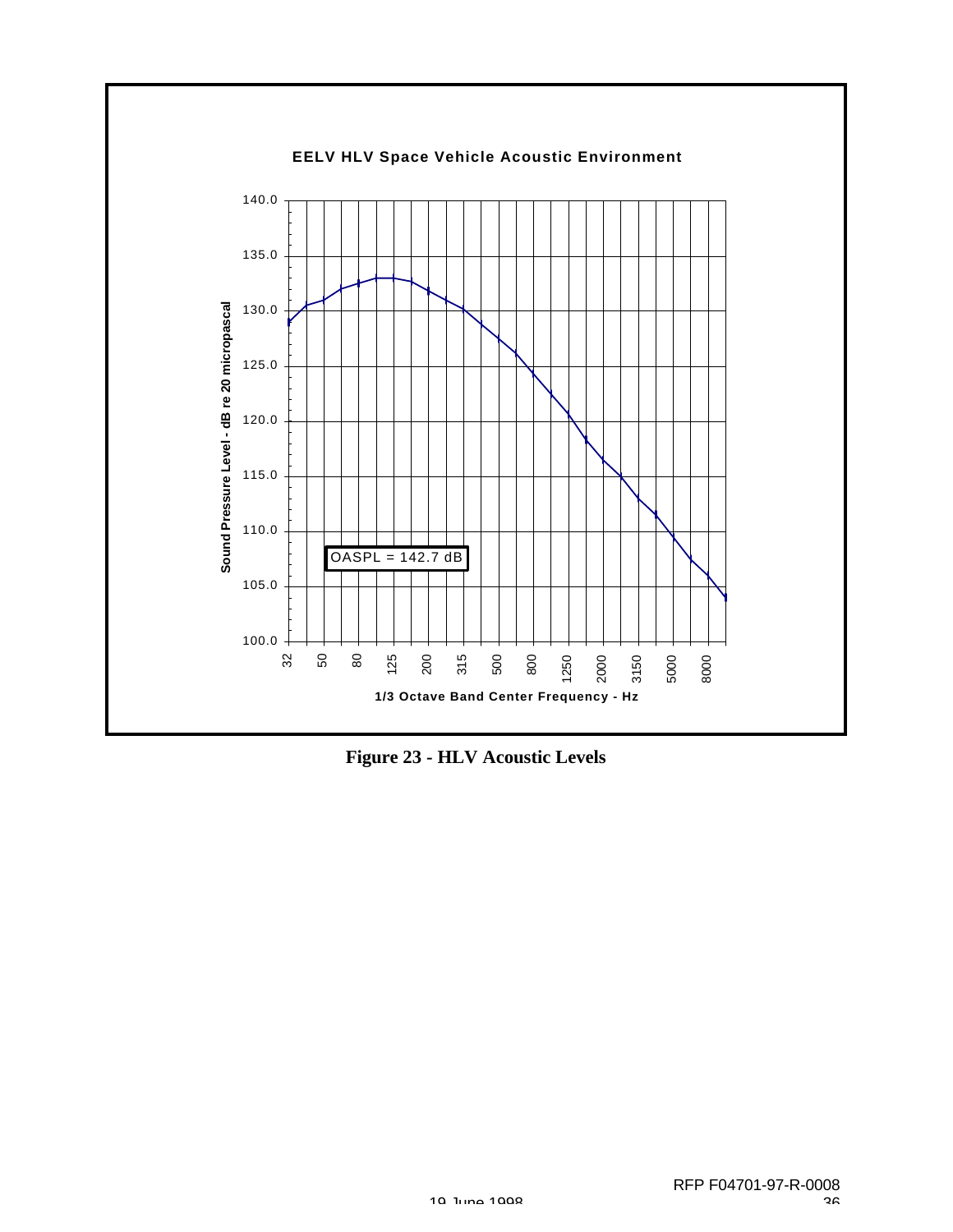| 1/3 Octave Band         | <b>MLV</b>                     | <b>HLV</b>                     |
|-------------------------|--------------------------------|--------------------------------|
| <b>Center Frequency</b> | <b>SV Sound Pressure Level</b> | <b>SV Sound Pressure Level</b> |
| (Hz)                    | (dB re 20 micropascal)         | (dB re 20 micropascal)         |
|                         |                                |                                |
| 32                      | 118.0                          | 129.0                          |
| 40                      | 123.4                          | 130.5                          |
| 50                      | 123.0                          | 131.0                          |
| 63                      | 124.5                          | 132.0                          |
| 80                      | 126.0                          | 132.5                          |
| 100                     | 128.2                          | 133.0                          |
| 125                     | 129.1                          | 133.0                          |
| 160                     | 130.0                          | 132.7                          |
| 200                     | 131.1                          | 131.8                          |
| 250                     | 130.5                          | 131.0                          |
| 315                     | 130.0                          | 130.2                          |
| 400                     | 130.0                          | 128.8                          |
| 500                     | 129.8                          | 127.5                          |
| 630                     | 128.3                          | 126.2                          |
| 800                     | 126.9                          | 124.3                          |
| 1000                    | 123.9                          | 122.5                          |
| 1250                    | 122.0                          | 120.7                          |
| 1600                    | 120.4                          | 118.3                          |
| 2000                    | 120.9                          | 116.5                          |
| 2500                    | 117.9                          | 115.0                          |
| 3150                    | 117.2                          | 113.0                          |
| 4000                    | 115.5                          | 111.5                          |
| 5000                    | 114.5                          | 109.5                          |
| 6300                    | 113.7                          | 107.5                          |
| 8000                    | 113.9                          | 106.0                          |
| 10000                   | 114.8                          | 104.0                          |
|                         |                                |                                |
| <b>OASPL</b>            | 140.5                          | 142.7                          |
|                         |                                |                                |

|  |  | <b>Table 3 - SV Maximum Acoustic Levels</b> |
|--|--|---------------------------------------------|
|--|--|---------------------------------------------|

#### **3.9 Shock**

The maximum shock spectrum at the SIP (value at 95% probability with 50% confidence; resonant amplification factor, Q=10) shall not exceed the levels shown in Table 4. These levels are shown graphically in Figure 24.

#### **3.10 Ground Processing Load Factors**

Ground processing loads will be provided in the LV/SV ICD. They will be less than the flight load factors shown in Section 3.6.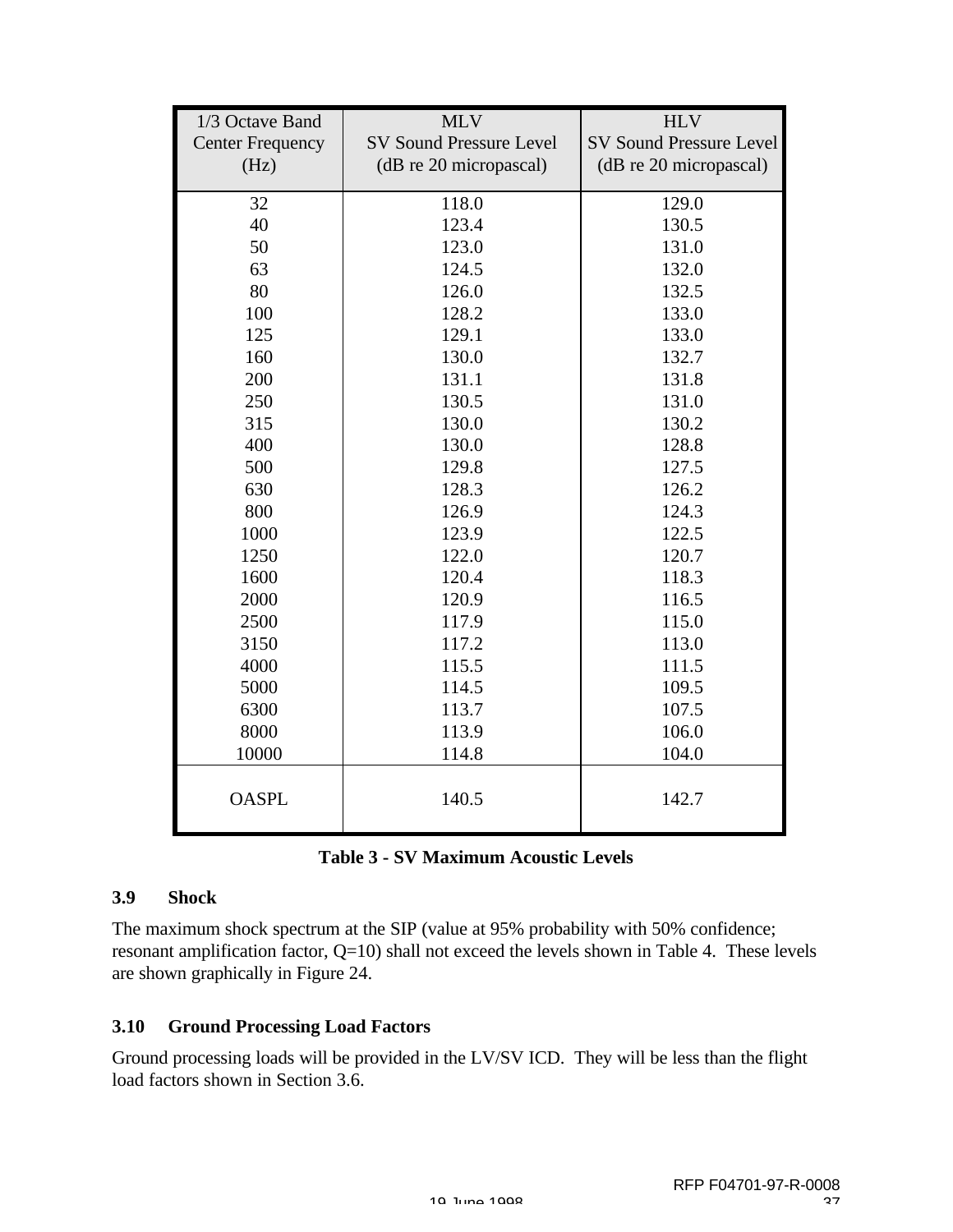## **3.11 Payload Fairing Internal Pressure**

Payload fairing internal pressure decay rates for HLV shall be limited to 0.4 psi/sec except for a brief transonic spike to 0.6 psi/sec. Decay rates for MLV shall be limited to 0.3 psi/sec except for a brief transonic spike to 0.9 psi/sec.

| Shock Spectrum from EELV to $SV(G's)$ |            |            |         | Shock Spectrum from SV to EELV (G's) |
|---------------------------------------|------------|------------|---------|--------------------------------------|
|                                       |            |            |         | (due to SV separation)               |
| Freq-Hz                               | <b>HLV</b> | <b>MLV</b> | Freq-Hz | HLV & MLV                            |
| 100                                   | 70         | 40         | 100     | 150                                  |
| 125                                   |            |            | 125     | 175                                  |
| 160                                   |            |            | 160     | 220                                  |
| 200                                   | 80         |            | 200     | 260                                  |
| 250                                   |            |            | 250     | 320                                  |
| 315                                   |            |            | 315     | 400                                  |
| 400                                   |            |            | 400     | 500                                  |
| 500                                   |            |            | 500     | 725                                  |
| 630                                   |            |            | 630     | 1100                                 |
| 800                                   |            |            | 800     | 2000                                 |
| 1600                                  |            |            | 1600    | 5000                                 |
| 2000                                  | 3000       |            | 2000    | 5000                                 |
| 5000                                  | 3000       | 3000       | 5000    | 5000                                 |
| 10000                                 | 3000       | 3000       | 10000   | 5000                                 |

Refer to graph of Figure 24 for intermediate frequencies

**Table 4 - EELV Maximum Shock Levels**



**Figure 24 - EELV Maximum Shock Levels**